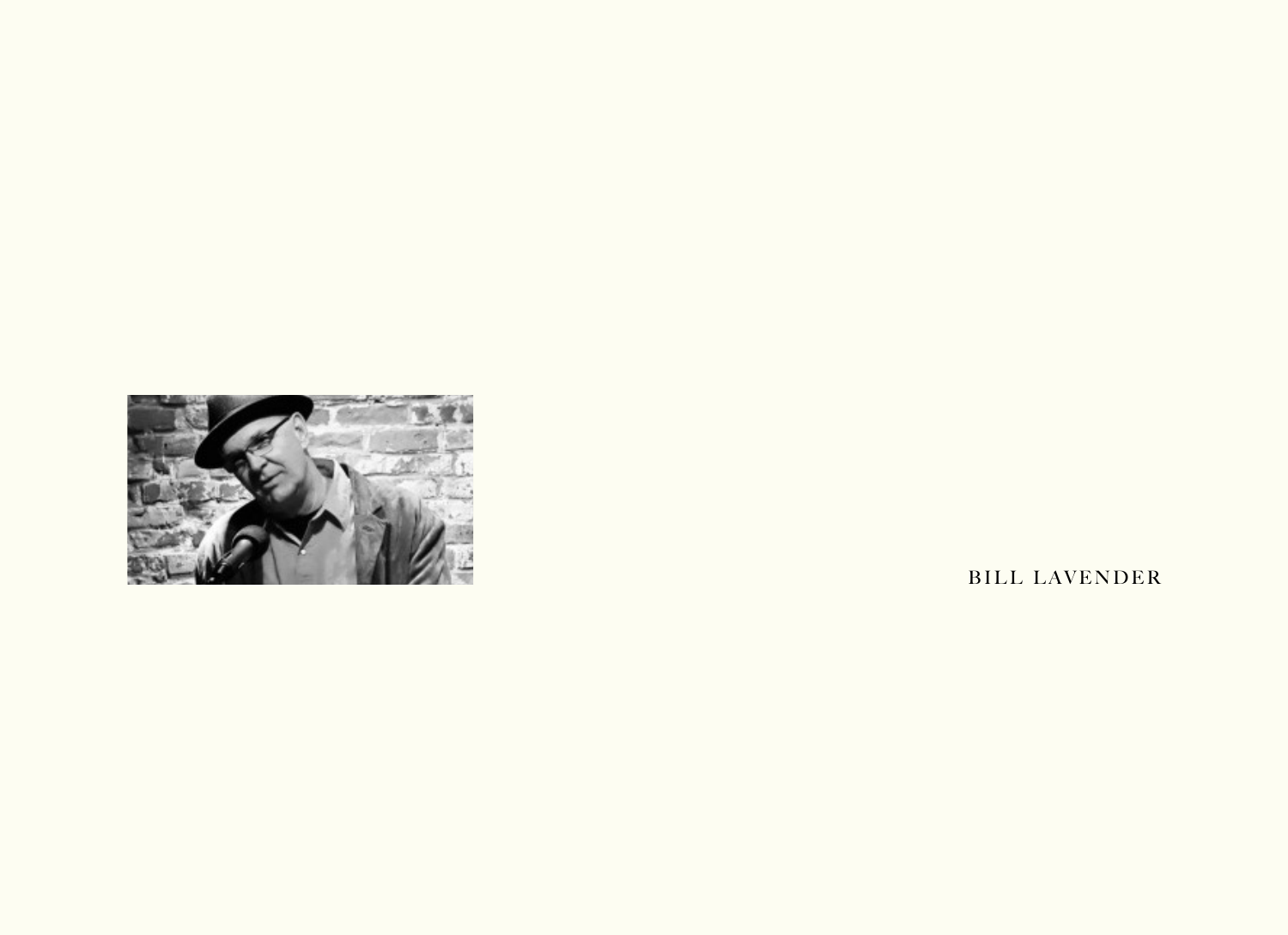# An Interview with Bill Lavender **the BACON** THE BACON

The interview is initially only audio. Good mornings are exchanged. It's about eleven o'clock our time, ten down in New Orleans.

TBR: Thank you for taking the time. Bill.

We can hear Bill, and he us, but neither of us can see each other. He makes an adjustment, moves his computer so his wife can watch the game.

"How you guys doing? Where are you?"

TBR: Boulder, CO. Are you still in New Orleans?

"Yeah. I've been here since '75." We're still unable to see Bill.

TBR: What game is your wife watching?

"Tell you the truth, I'm not sure. The Saint's game, likely, if there is one. Actually she's just sitting there grading papers and watching TV."

# A teacher too?

"Yeah, she she was just lucky enough to get on at Dillard University; she was teaching at UNO but was able to quit that, thank god, for her."

TBR: Sound like things are rough and tumble at UNO right now.

"Yeah. "

TBR: See how it shakes out.

He still doesn't see us, though we can see him. Top framed-glasses, half his face broad-lit by light pouring into his kitchen. We'd just read back through Bill's Pat Robertson piece, relished in its mystic peculiar honesty.

Here: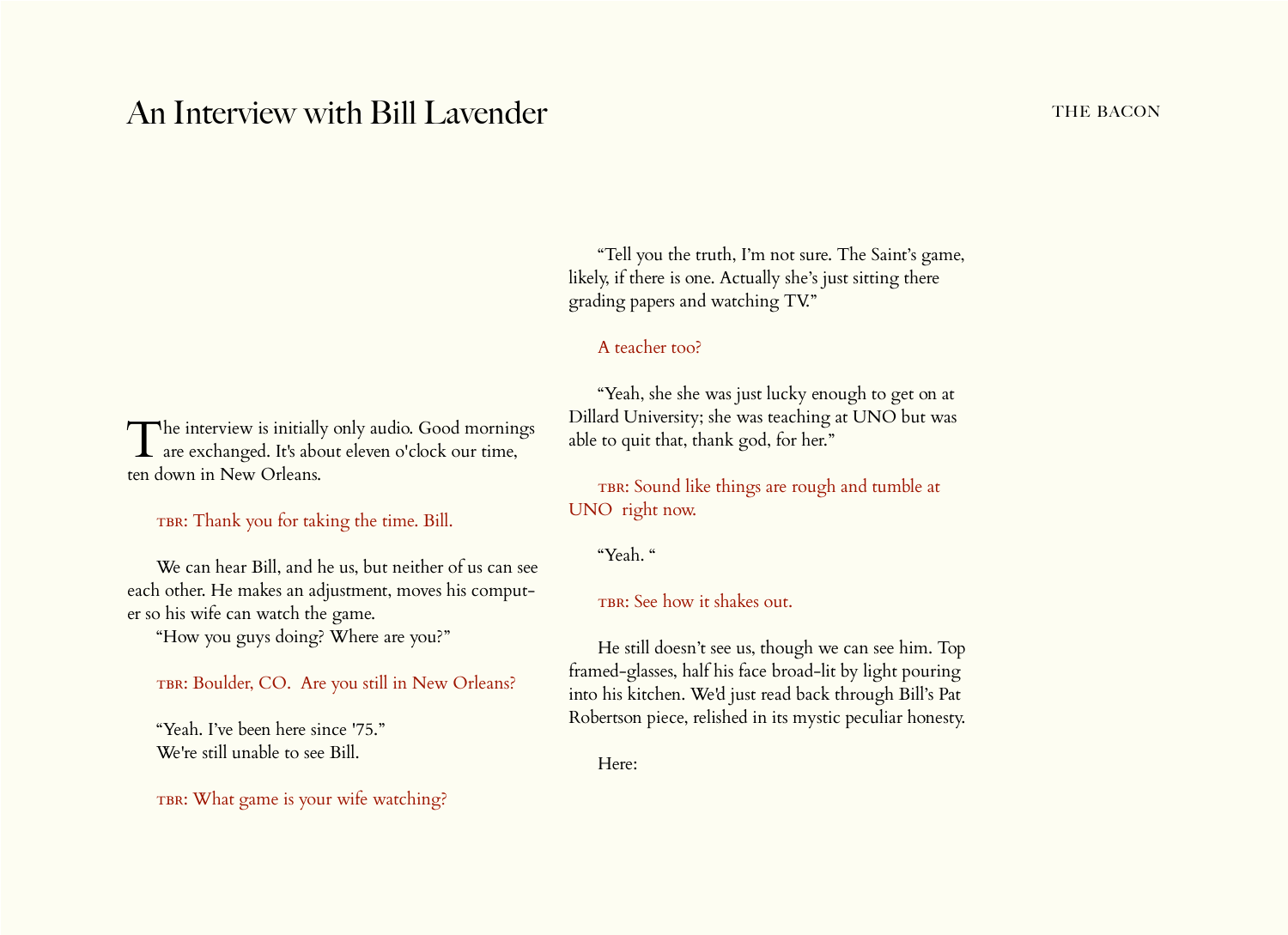# Pat Robertson's Pact with the Devil

*[The Haitians] were under the heel of the French. You know, Napoleon III and whatever.... And they got together and swore a pact to the devil. They said, "We will serve you if you will get us free from the French." True story. And so, the devil said, "OK, it's a deal."* —Pat Robertson, on the earthquake in Haiti, January 12, 2010

Now we gonna have us a little history lesson. You all know that Haiti, way back when, signed a pact with the devil to expel the French, and that's the reason God gave 'em an earthquake in 2010, but there's another little bit of history almost nobody knows, goes like this:

In 1948 there was a young man named Marion Gordon Robertson, son of Absalom Willis Robertson, United States senator from the state of Virginia and lifelong proponent of them

"separate but equal" decisions by the Massachusets Supreme Court of 1850, unfortunately and unconstitutionally overthrown by desegregation orders of 1956, and this young man Marion lived with his father in that great state of Virginia and the great city of Lexington surrounded by the usual Southern luxury and a bevy of Negro servants, cooks and nurses, many of whom had come from Haiti once upon a time.

And one day Marion Gordon Robertson, who was at that time 18 years of age, was in his house attempting to show one of the boys from the field how to properly stow jam in the basement, and when that boy bent over to replace a jar and thrust out toward Marion Gordon Robertson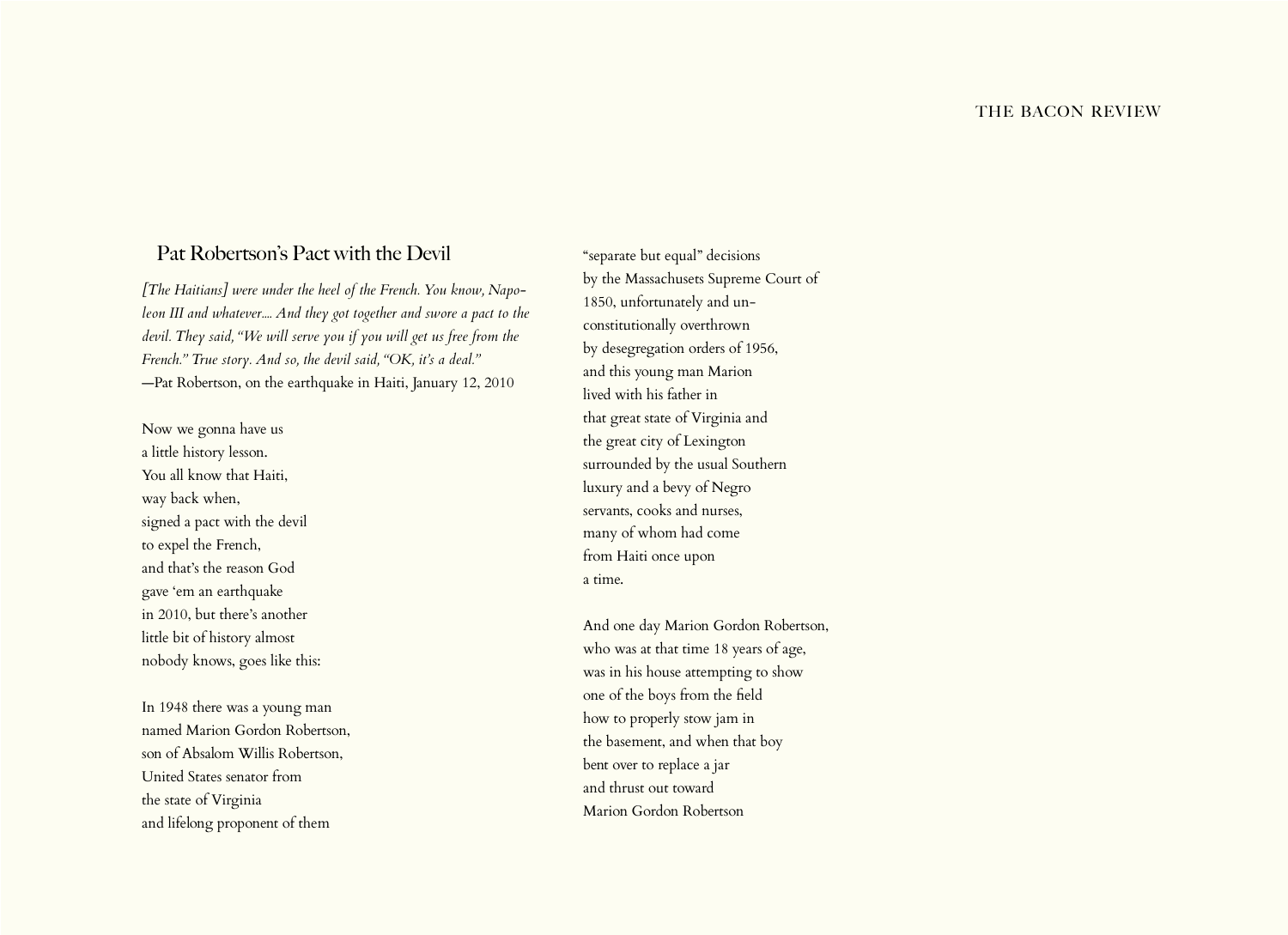#### THE BACON REVIEW

his shapely posterior made partially visible by the angle of his attitude and the slackness of his pants, why it was just then that Marion Gordon felt rise within him an urge such as he had never felt before.

Now, I know what you thinking. But no, it wasn't that. It wasn't that at all. He did not desire to fall upon that servant's buttocks, his for the asking, nor, indeed, if he had, would that have been anything out of the ordinary, since he'd already entertained himself in that way many times in his younger days. No. This time what Marion Gordon Robertson felt rising inside him was the desire to get down, to trade places with that humble servant

boy bent over in front of him and let him have a turn at playing master.

And you know what they say, that power tends to corrupt, absolute power corrupts absolutely, and an 18yearold white boy in a basement with his manservant is a power that knows no bounds.

And you know, too, that secrets like these, they don't last forever. It wasn't that long until Marion Gordon's mother began to notice those telltale stains on her favorite nighty and the funny way Marion walked some days, and as Josephine was hardly ignorant of the proclivities of rich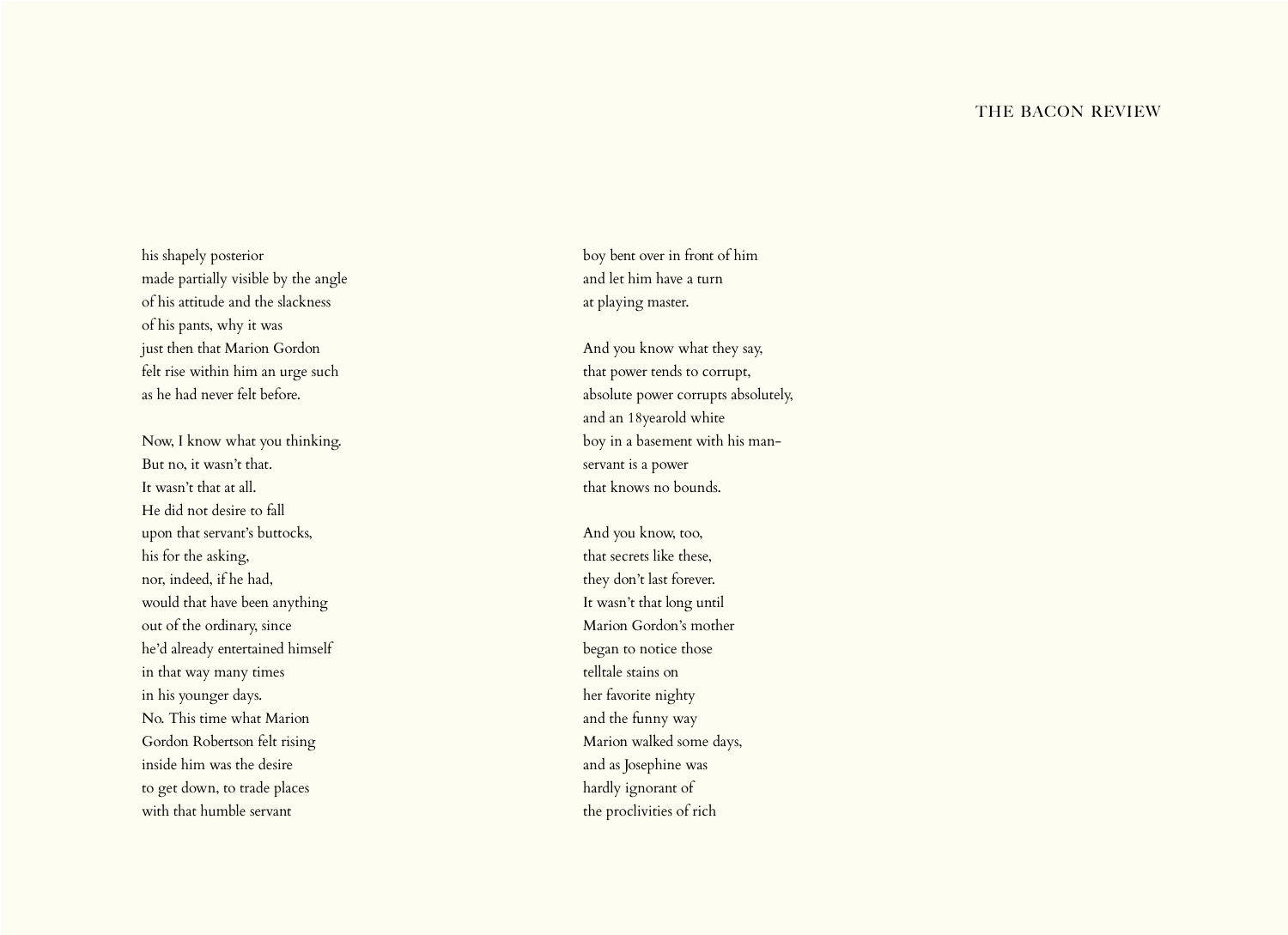#### THE BACON REVIEW

Southern white boys, she quickly began to suspect the worst. Her fears were confirmed, finally, when she returned home earlier than expected one day and found her son Marion bent over the sofa with his tongue hangin' out and that big strapping black buck working him from behind.

And upon this sight Josephine Ragland Willis Robertson did cry out: "Oh Lord Jesus won't you save my son, for a Haitian devil has got him in the ass."

Straightaway the senator was called home, and straightaway the Haitian devil was punished for his sin and never heard from again. And Marion Gordon Robertson

was confined to his room with his Bible the reading of which might rectify his error and also assuage his pain.

But Marion Gordon Robertson could not be consoled.

For the first day he cried like an animal, like a puppy who has lost its mother. On the second day he howled like a lonesome hound under the moon. On the third day he laughed like a hyena. On the fifth day his mother and father, fearing he would harm himself if not someone else,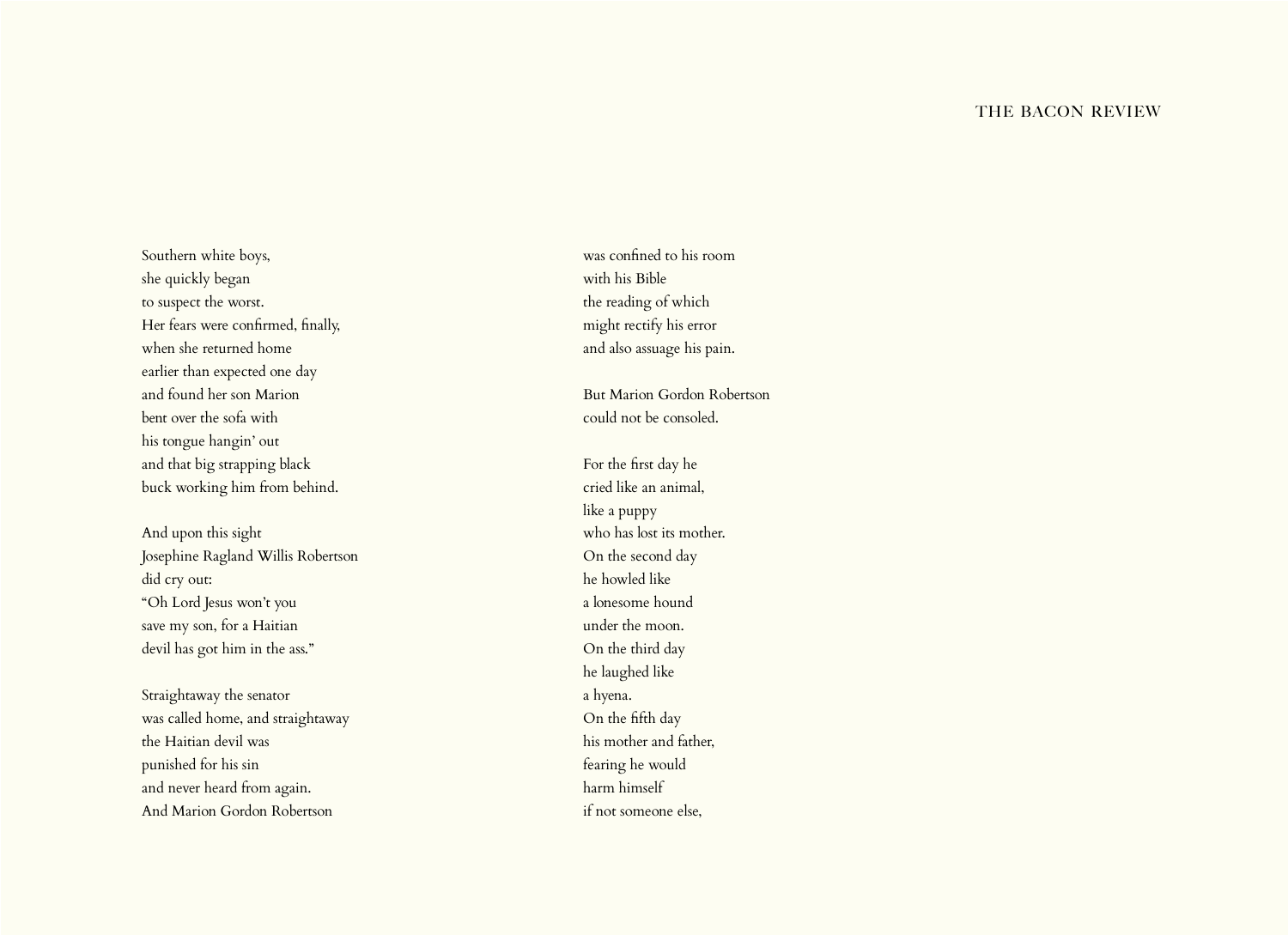sent in his old nanny and former wet nurse, to see if she could comfort the boy and bring him out of his fever.

When that old woman went into the accursed room, she knew there was only one thing for this boy. So she unrolled her drapo and lit the sacred candles. She took some dust from a leather pouch and sprinkled it on the flame to make smoke, and before you know it out of that smoke there come a certain loa. Now this loa he was uncertain, looking all around, but the old woman she went up and whisper in his ear:

"Tell him you is Satan."

So the loa he turned himself all big and red, and he grew him out a big pointy tail, and he says to Marion Gordon: "Son, I am Satan, at your service. What seems to be the problem?"

And Marion Gordon said: "Oh my darling Beelzebub, can you bring me back that Haitian boy who was so recently my servant? I'll give you anything. Do you want my soul?"

"Oh," said the loa, "I don't really need no more souls; I got plenty. And besides, they don't do that much for me. What else you got?"

And Marion Gordon Robertson, who was soon to change his name to Pat, thought very hard.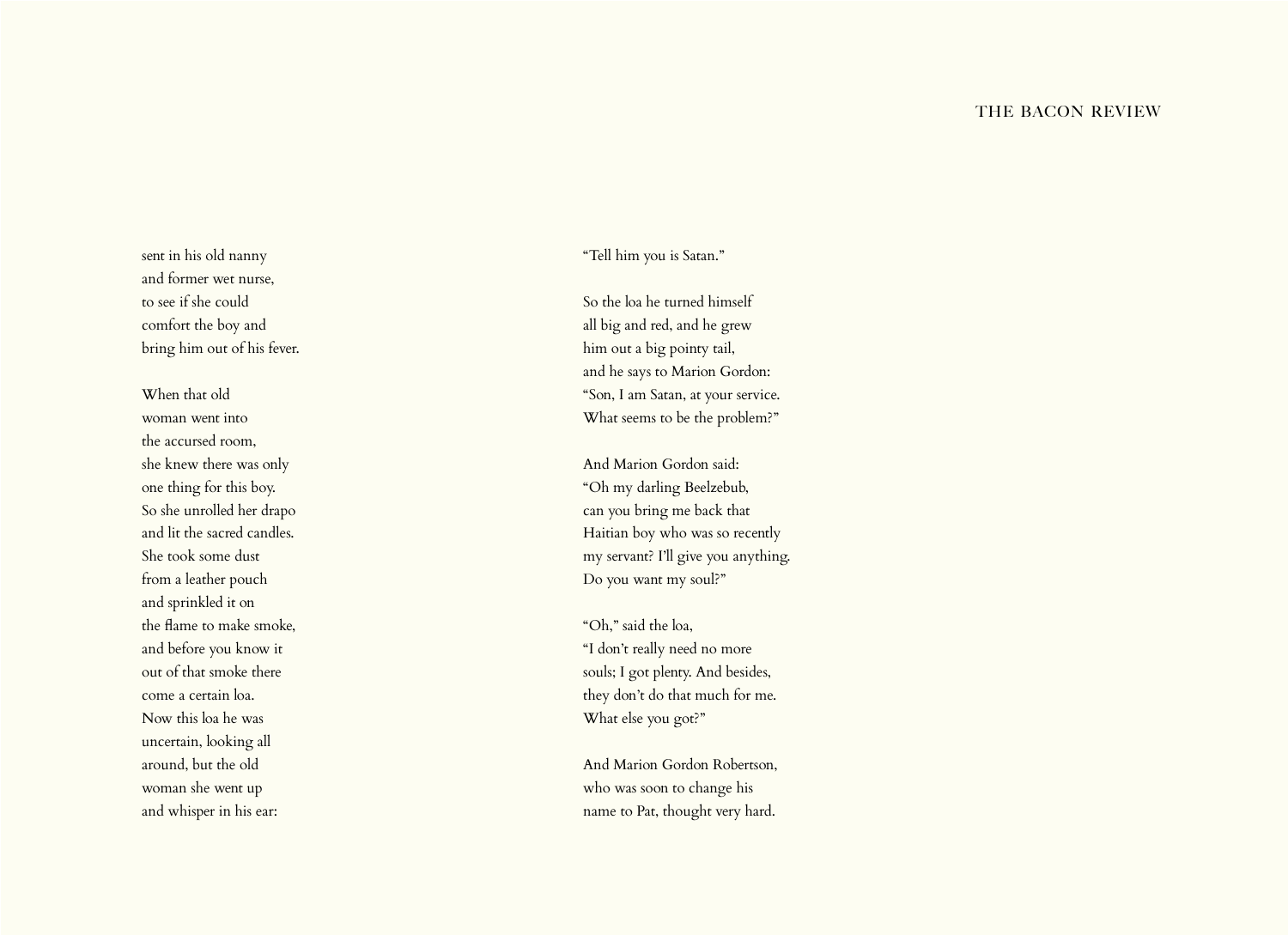#### THE BACON REVIEW

He put his chin in his hand and tapped his finger on his head to roust out the thoughts, and this is what he come up with:

"OK, Satan, I'll tell you what. You bring back my Haitian boy, and I'll be such a servant as you have never had. What I'll do is pretend to be your constant enemy, but I'll really be your constant friend, spreading your message across the whole wide world. I'll hold up a picture of Jesus, but it will really be you. I'll call myself a priest, but I'll really be your lackey. I'll call the saints sinners and the sinners saints. I'll blame victims for their suffering, and heap fortune on bloodthirsty beasts. I'll take the God of love and turn him into pure hate.

I'll steal money from the poor. I'll live off the coffers of guiltridden charity. Anyone who says the truth I'll call a liar, and those who lie out of pure meanness I'll call prophets. What do you think, Satan? Has anyone ever made you an offer like that before?"

"Well, you know," said the loa, "you talk a good game, but so does every priest with his hand in his cassock. But you seem so sincere, and you know it's what's in your heart that matters, not what's in your head, or hand, so I'm gonna try and help you out. Now, there's not much to be done, just now, about your Haitian boy, since they already strung him up out on the back forty, but I reckon we can find someone for you. Hell, you pretty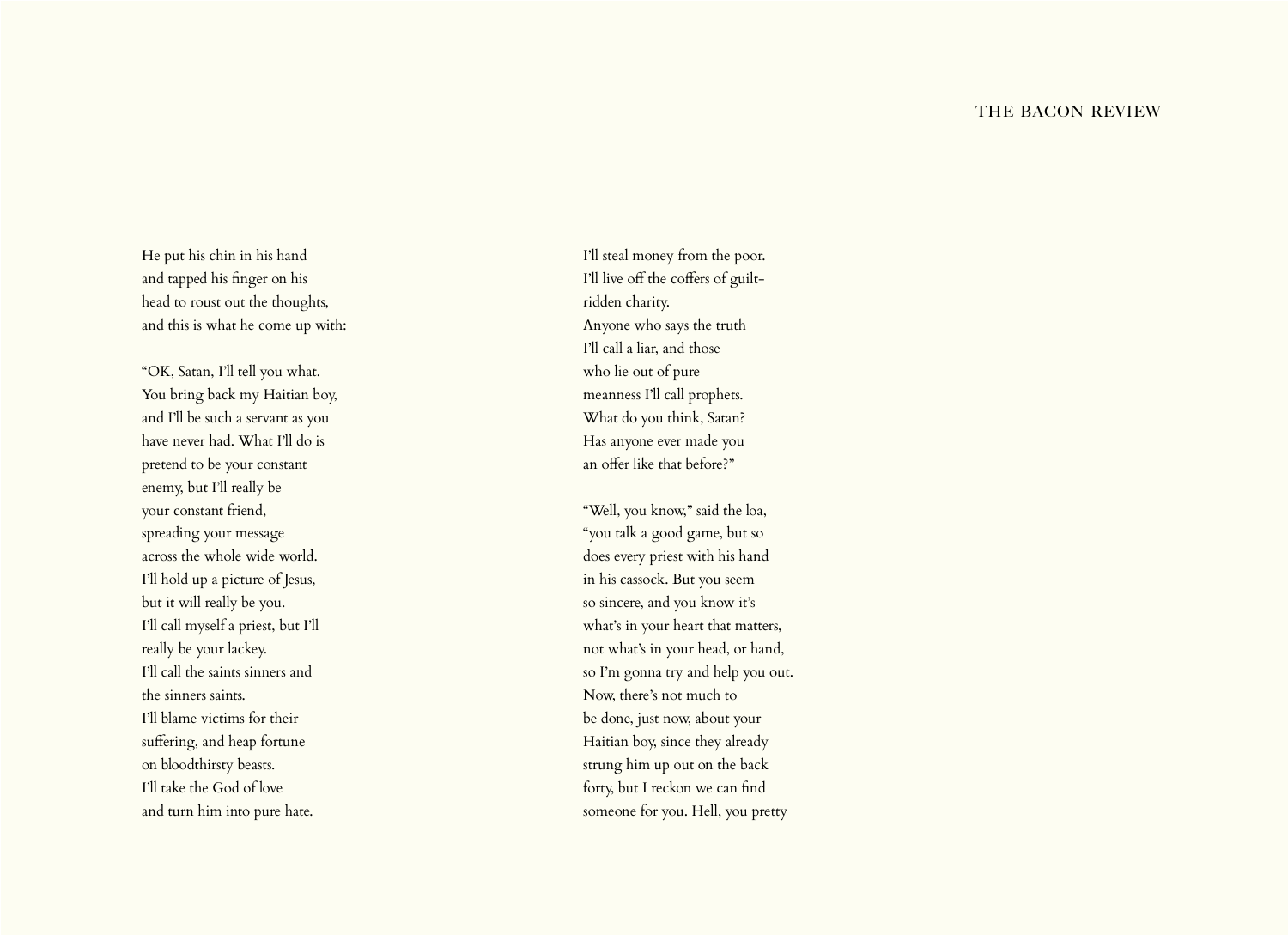good lookin', I might just give you a try myself. So you go on and do what you done said, and more, and every night when you go to bed, you just sprinkle a little of this dust on your candle, and stick your bum in the air, and me, that is Satan, will come take good care."

True story, every word. And Pat Robertson said, "OK, it's a deal." And ever since, he have his loa, and that loa have him, and will have, till the real Satan come take him back where he belong and where he long to be, way down in that deep,

# black hole of hell.

# TBR: Still writing?

"Naturally. What else would one do? I'm not actu ally working on any specific projects. I have a novel that I'm shopping and I'm not actually working on anything specific while I'm shopping. Also, I've been working hard to upgrade my private publishing operation now that I'm out of *UNO Press* and I'm trying to make it actually become a viable commercial enterprise, which is a challenge to say the least."

твв: Well, you did a lot; it sounds like single-handedly.

"Yeah, I made a lot of friends. There were a few pe titions that went out and there were about 700 signatures on them. I've got a lot of friends in the literary commu nity. "

The petitions were in an effort to have Bill reinstated at *UNO Press* after his layoff.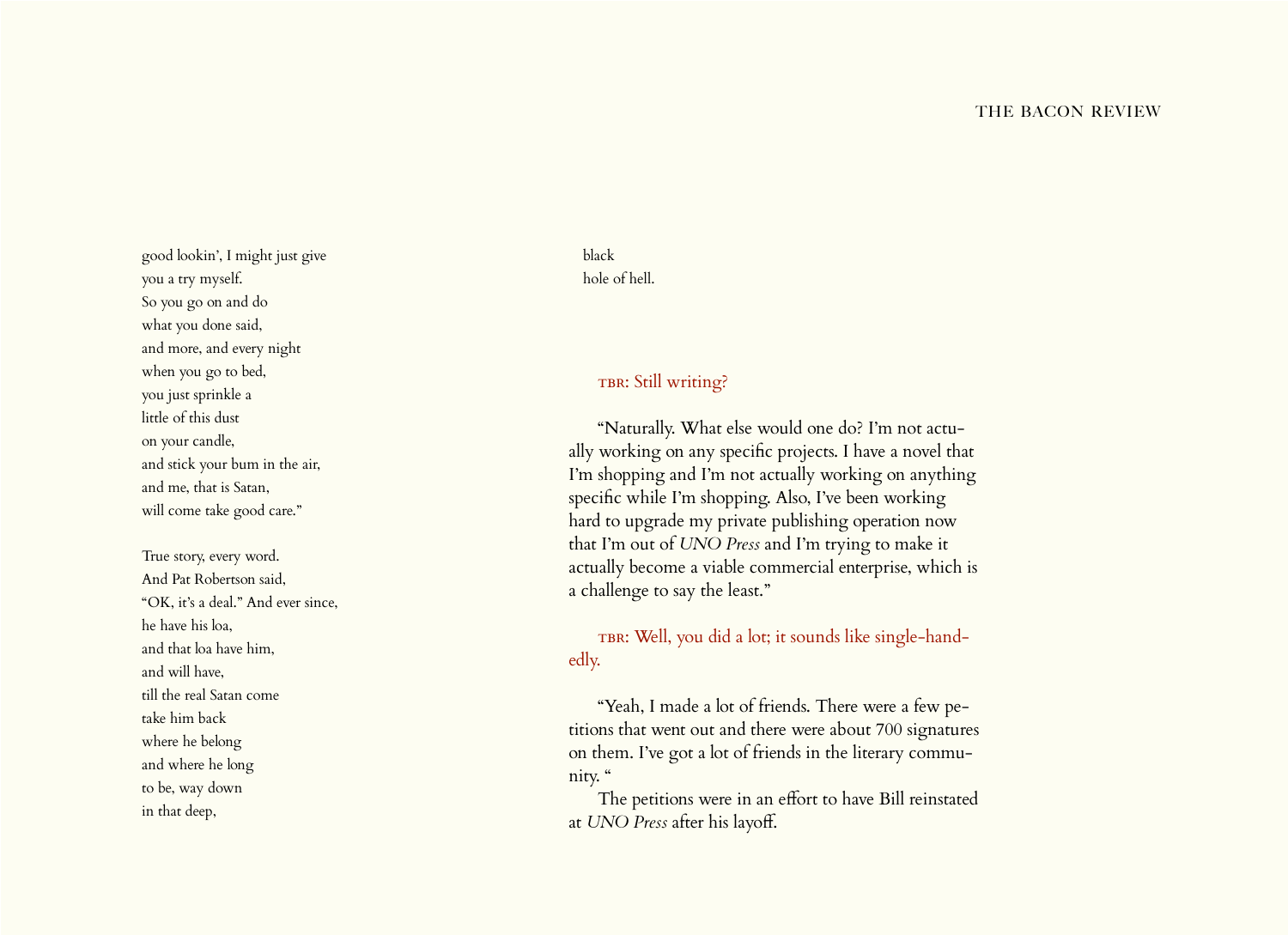TBR: Couldn't believe that. Assume most of that was budget cuts, UNO-side?

"Yeah, there were budget cuts, but there were people that'd been hired, just hired before me, just before the cuts, that'd been retained. So, it was also political. When you have a budget cut and you are a dean, who are the first people who you let go? Well, they're going to be your enemies, and you're going to keep your friends, so this was a fairly egregious case of that, actually. When you consider how long I'd been there."

TBR: Sounds like it was a pretty defunct press when you came to take it over and now it's one of the healthier poetry lists in the country. Are they planning on abandoning that program?

"Well, what they did when they fired me was they told the grad assistants to keep coming to work. And they said," he laughs and imitates the surprised grad students:

"'To do what?'"

The administration: "'Just do what you've been doing.'

"So basically those GA's have been running the press

since I've been gone."

TBR: Sounds like you're outside the walls of the academy, which is where any undermining and subversive poet can do good work.

"I'm not unhappy to be gone from there, because it was a pretty miserable last couple of years. "

TBR: When are you going to be launching this new publishing company, *Lavender Ink* or *Lavender Press*?

"*Lavender Ink*'s been around a long long time. I think I started it in '95, but I've just revitalized it. Take a look at the website. I've got some new titles coming out and some of the people who were serving on the board for me at *UNO Press* are there, especially Peter Thompson, he's my main guy, especially for translations.

"Peter's a professor at Roger Williams. He's done some translations for me and I just published the first title under a new imprint called *Dialagos* specifically for translations. The first title is a new translation of a Nabile Farès novel, and translation is by Peter."

TBR: Where are you doing most of your translating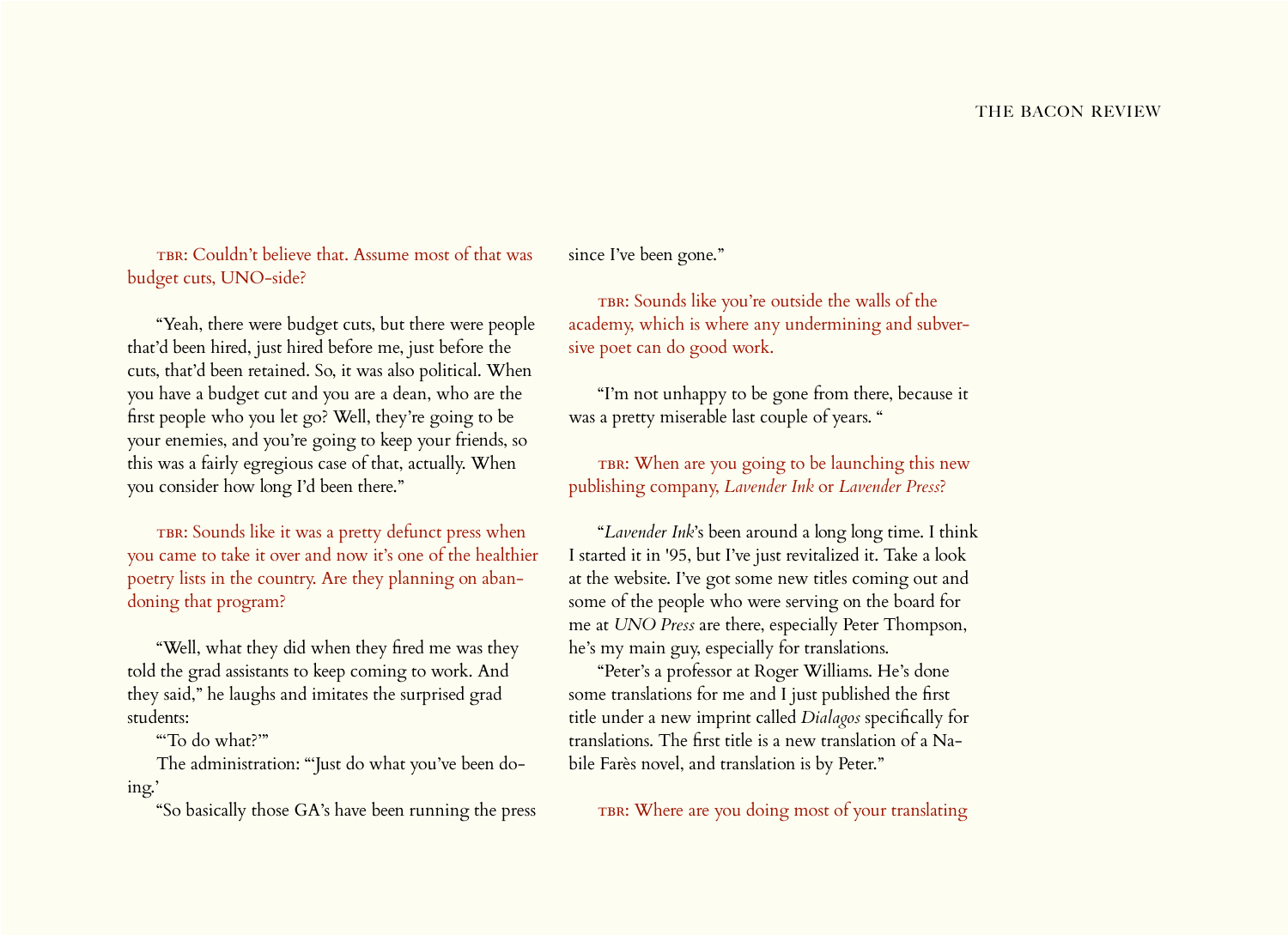## from? Mostly European now?

"No… not mostly anything. Actually, let me just find this list I just did of stuff that's upcoming," he leans forward, searching his computer screen. "For one thing I've got a Mexican poet, Gabriel Magaña Merlo, who, it's translated by Jill Levine—this is a translation that just won the pen award—and I've got all the Chilean poetry, so actually, no Europeans." He corrects himself, "I'm sorry. Emilio Pravos, who's Spanish."

We remark on our experiences in South America, Buenos Aires specifically, how poetry is flourishing and vibrant there.

"They have respect for it down there. It's kind of interesting, dealing with works in translation, and especially of living authors, where I get to deal with the poets down there as well as the translators up there because they have very different expectations. They just kind of expect a level of respect that publishers like me don't give poets up here. They expect to get paid."

We laugh.

"Which is kind of surprising to me. I don't though, I don't give advances, but I do give generous royalties if they make any money"

TBR: Sure. Trade is very tough right now for just about any kind of book, and poetry is of course one of the hardest areas to sell just about anything. Usually cut off at about 250 – 300 copies before you pay any royalties.

"Which means no royalties," he says, smiling.

#### TBR: How is the scene in New Orleans?

"It's a pretty vibrant local scene, I think. There's a lot of stuff going on. Dave Brinks and Megan Burns are two people I collaborate with a lot. They have a press called *Trembling Pillow*. They also run a reading series called *Seventeen Poets*. A whole lot of stuff going on; they're publishing some interesting stuff.

*"Lavender Ink* was pretty much devoted to the local scene until now so most everybody I published was a New Orleany. There seemed like an upsurge in independent bookstores and certainly in reading series and book launches and things like that."

TBR: What about *Black Widow Press*, the one that did *Memory Wing*?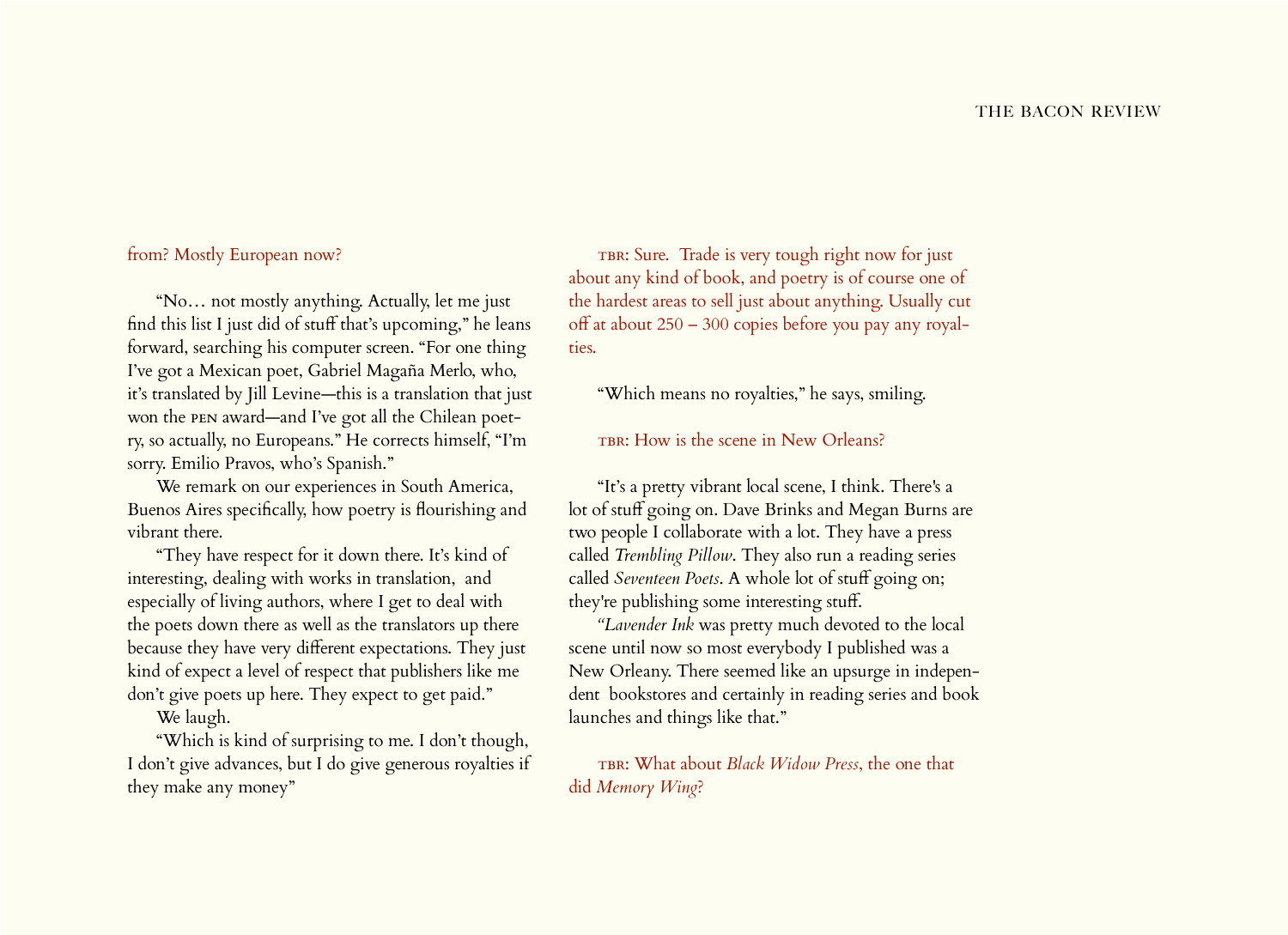"Well, Joe Phillips, he's based in Boston. He has three bookstores, one in Boston, one in New Orleans, and one somewhere in Florida, I can't remember where. I'm going to look it up. He's usually in Boston. He comes down here quite often and tends to the store three or four times a year and he's gotten to be a part of the local scene. He's published me now and Dave Brinks and Niyi Osundare, another New Orleans poet; New Orleans via Nigeria, or Nigeria via New Orleans, lets say. So that's how we know him, I've known Joe for a long time."

TBR: Can you speak a little about how that book came to be?

"It's hard. Someone asked me this question the other day and I attempted to answer it and was unsuccessful. I just gave a reading in Lafayette and somebody asked, 'Where did the form come from?' and I just had to say I don't know, or, perhaps it's more accurate to say I don't *remember*, because I really don't remember the genesis of it and how I finally came up with this idea. But I knew I was going to write a verse memoir.

"I kind of started writing in something that looked like blank verse, but then I decided I wanted—I didn't want it to be that dense. I wanted stanza breaks. I de-

cided kind of ironically on quatrains since the line itself is completely free. I decided I would use this four line stanza, a very regular stanza, as a kind of contrast with the freedom of the line and just gradually this idea occurred to me to divide it into three parts, and that just fell naturally into three parts devoted to childhood, and then, that period that I don't know how to describe except as *undergrad*, the four years of college, and then everything else.

"As ironic or bizarre that the forty years after those four years of undergrad have about the same amount of weight in my memory as those four years. Very strange."

#### TBR: Transitional rocky time?

"Yeah, I guess. It's just kind of the time when all these ideas formed and I pretty much stuck with them after that."

We discussed the hard-wiring that goes on in undergrad, the flashes of understanding and realization that you get and subsequently unpack for the remainder of your life, before returning to *Memory Wing*.

"The other factor that plays into to the genesis of *Memory Wing* is analysis. I've been doing Lacanian psychoanalysis for almost ten years now, and part of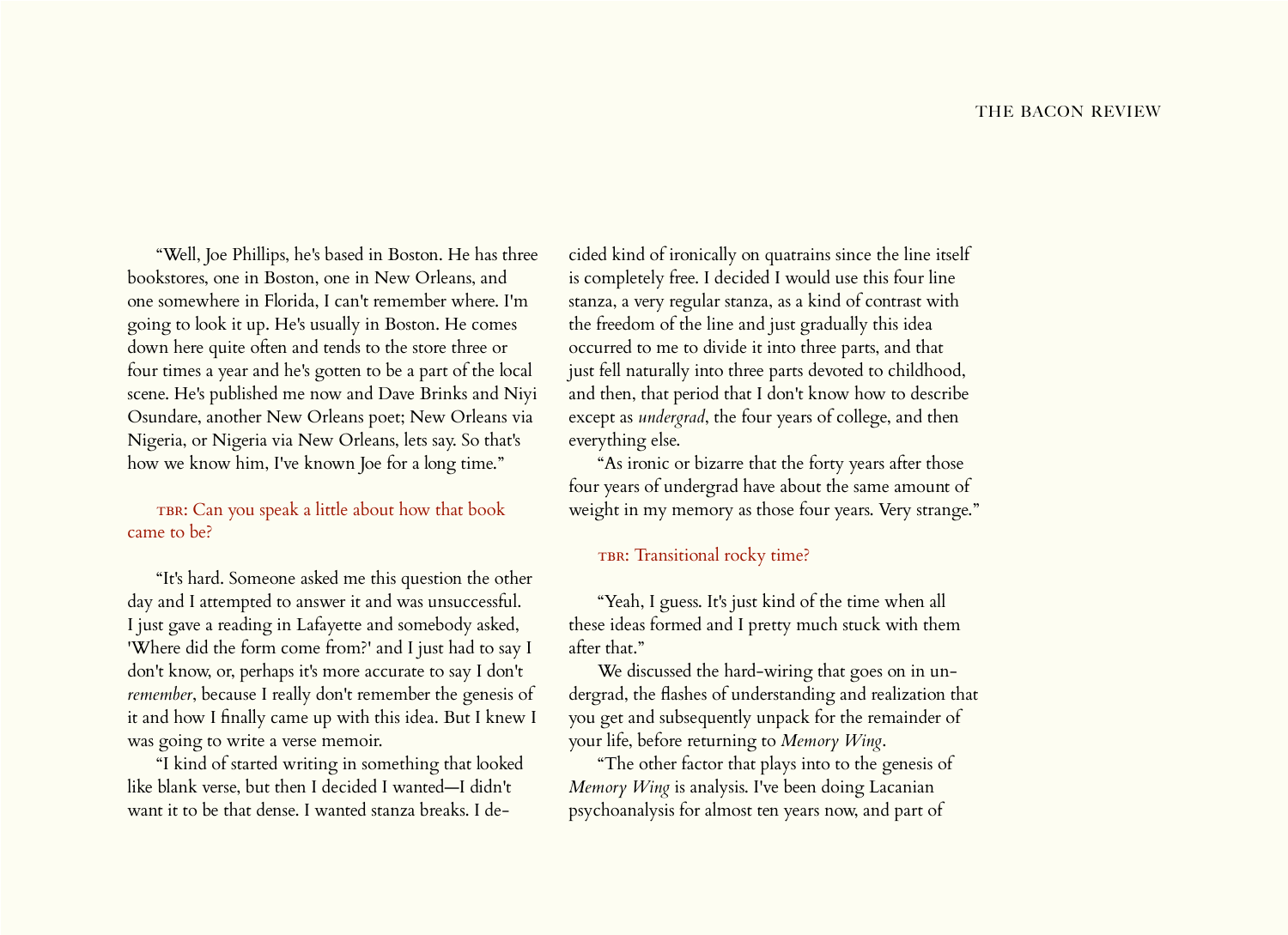the effort—you might have noticed the epigraph from Lacan—part of the effort was to come up with a mode of writing that was truly free association and that mimicked the analytic, or the monologue of the analysand in Lacanian analysis. Easy and difficult, because it truly is free association and the idea is not to try to willfully direct yourself from a memory but to just let the random moments of the memory guide it to the next one. That is what I was trying to do. This made it easy and possible to write something of that length in only about a year," he reconsiders the time, "I guess it took about 18 months—because I could sit down and write ten to twenty pages in a sitting."

He eats an orange slice.

TBR: Do you mind filling us in on Lacanian psychoanalysis?

"Jacques Lacan is a neo-freudian theorist and psychoanalyst from what, the 20's? who is very influential in post-structuralism. Derrida studied under him I think. It's difficult to sum it up."

TBR: You've been practicing though?

"I'm an analysand. I've been doing analysis. I'm not an analyst. I'm the opposite. You don't call it a patient, you don't call it a client, you call it an analysand. The gerund ending in French means 'the analyzing' because the premise is you do all the work. The analyst doesn't do anything except provide a blank slate. The whole idea is for the analyst to become that point of desire that is what's driving you so that, the less you know about the analyst the better. The more purely the product of fantasy the analyst is, the better."

We don't know if it's the orange slice he's waving around while he describes it, or the slight smile on his face, but we laugh.

He eats the orange.

TBR: Is this for *us* that it's better the less we know about the analyst, or are they, in that situation, literally behind a curtain, masking their voice?

"I talk to him over the phone so yeah, he's behind a curtain. I've been dealing with this one guy for five years. I have no idea what he looks like or really know anything about him at all. It almost seems to work better over the phone than in person though so I don't know, but, it's better if you can't see the person, if it's a dis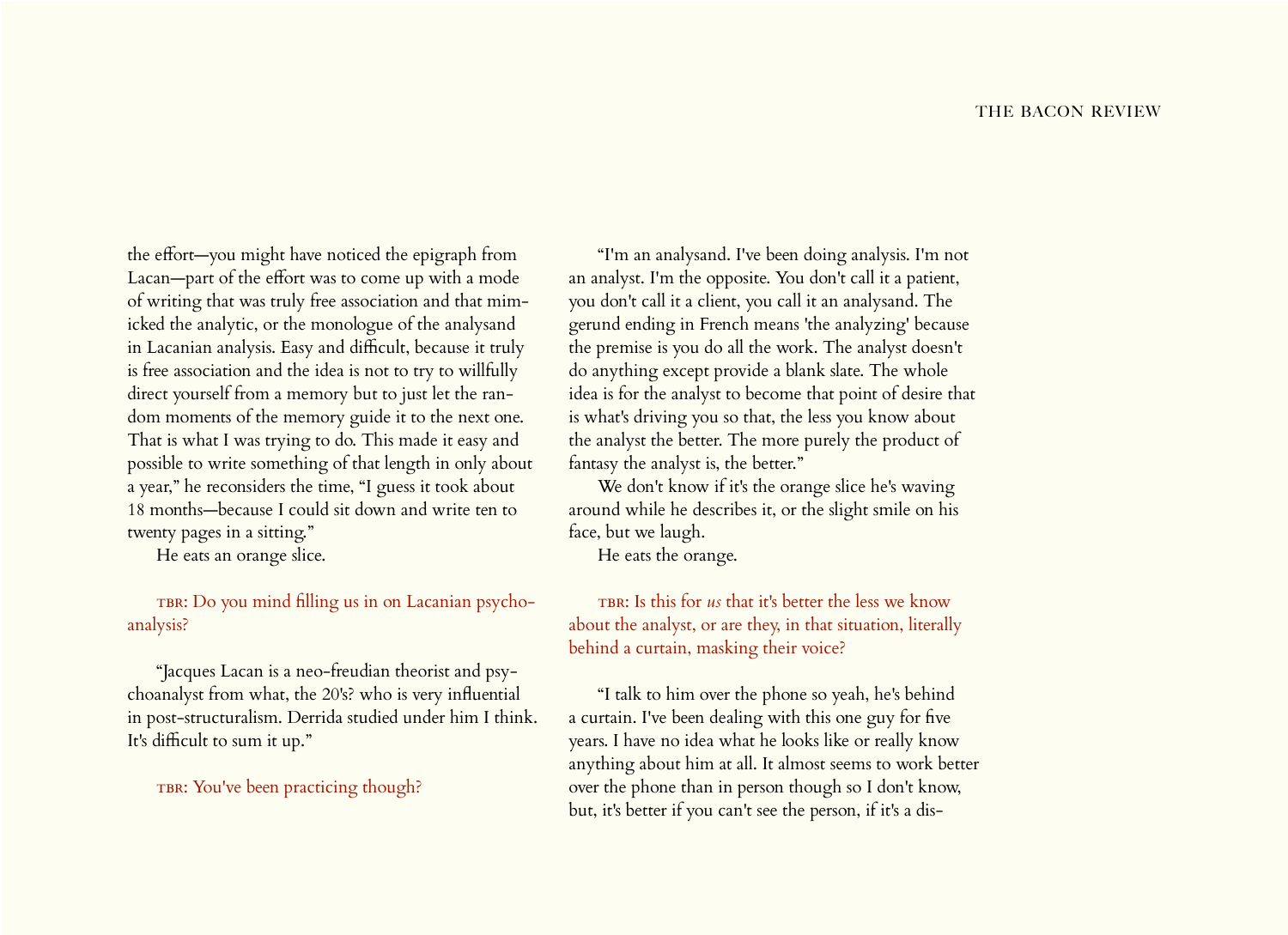embodied voice. It's all based on voice. It's very hard to describe from scratch."

TBR: Is the method socratic? Is this person behind the curtain asking a series of leading questions and you discover all this analysis in detail about yourself in light of these questions he asks, or is it sort-of a blank slate that you just show up and start talking and see where you end up.

"It's more the latter. It's not socratic. The idea is for them not to do any leading at all, but to let everything that comes out of it come from you. Basically sometimes a session gets started out of a discomfort with the silence and it's like, which one of you can bear the silence the longest.

"Finally you have to start talking. If the analyst were to say, you know: 'Tell me about this' or 'How are you doing this week?' or 'What did you do with your day?' or something like that. Even that would be enough to skew it in the analyst's direction. It's a very complicated business and very difficult to describe."

TBR: Is there any sort of revision or do you get to see like: 'They are the blank slate; they are then filled; you

are presented with the slate?' Does that make sense?

"Well, the book [*Memory Wing*] is part of it, I guess. But no, it's kind of an ongoing thing. It doesn't really have an endpoint. It doesn't finalize. That's one of the distressing things about it, actually." He smiles. "You begin to wonder why you're doing it after awhile."

His orange-slice eating and the increased pace of the discussion makes us thirsty. We find water, and settle in again.

TBR: It sounds like a very fertile method for insights. Amazing what you can find by shooting the shit for a little while. That's part of the voice we find in *Memory Wing*. There's an honesty there, and a kind of vulnerability that we just don't see a whole lot in much writing and we couldn't tell if it was form or what, but that helps to piece things together. It feels like a very fresh venue to explore these things so we hope you're still planning to do writing on that. That kind of method and structure is quite different than things we publish at the Bacon. As much as we like those, they're very different in form.

"So much of poetry is. People think it should be very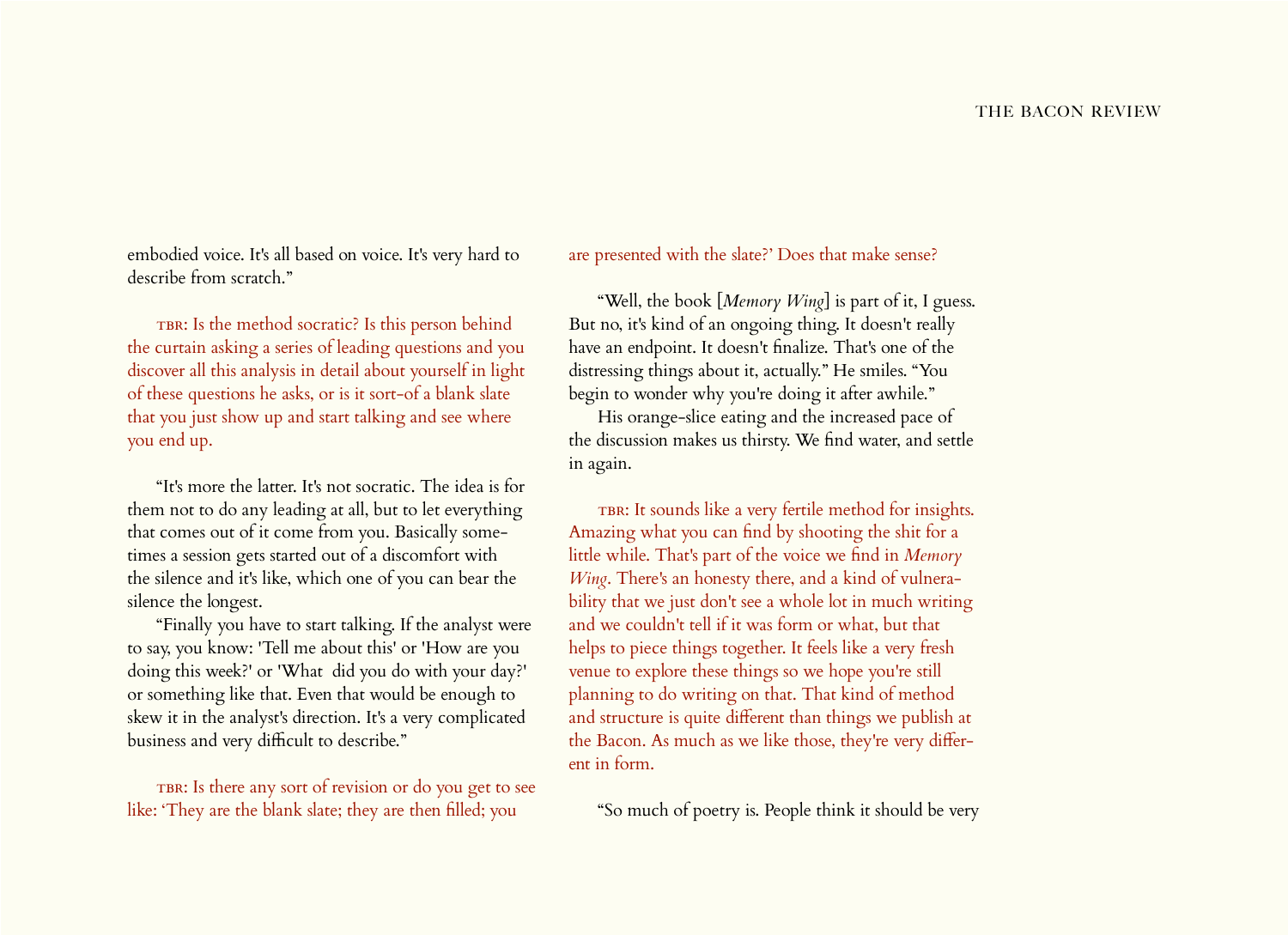tight and very revised and worked over and over again. The whole point of this exercise was to do as little revision as possible. I did a little bit of revision but very little and mostly it consisted of deleting some passages.

"The other thing, the most interesting thing about Lacanian analysis, is you learn to talk about absolutely anything; there's absolutely no restriction on it like you would have with any sort-of even vaguely social relationship. You can talk about desires and sex, whatever. I resolved when doing this, that I was going to do that, and make a concerted effort not to concern myself with cleaning anything up—offending people or anything like that. I also decided to use real names, not to falsify the names. As I say at the beginning of the book, it occurred to me that maybe the sound of the name; well, I just couldn't, it seemed too weird to change the names. It seemed like it changed the story completely, just the sound of the names. It didn't seem arbitrary. The basic experiment was to come as close to actual truth as possible."

# TBR: How do you think you did?

"I think I discovered how close it is possible to come, which isn't very." He enjoys a laugh "It's like the epigraph says, you try to tell the truth and you always fail, but it is the failure itself that is the point. That's what he [Lacan] says in the epigraph: 'Words fail, I always tell the truth,' he says, 'not the whole truth—no one could do that, words fail. But it's words that allow us to hold onto the real.'

Maybe the biggest discovery I made while writing *Memory Wing* is how impossible it is to write a memoir or a record of something. I've only just scratched the surface. I could've, for example, written that much about a single day. To actually encompass all those years." He shakes his head, ruminating, "To give you some sort of inkling of what actually happened—that would be a tiny fraction of it. It would be fifty volumes of something like that. And that probably wouldn't even do it. That was strange and daunting. I did conceive of the book as being about that size when I started."

We were reminded of Bruce Chatwin, and one of the quotes he said when he was accused of falsifying his books, that he 'didn't write truths but wrote truths and a half,' embedding narratives into his life that might not have existed. He found that he was actually believing these stories he told himself.

Bill had discovered this early on.

"The very first time I wrote a memoir, which was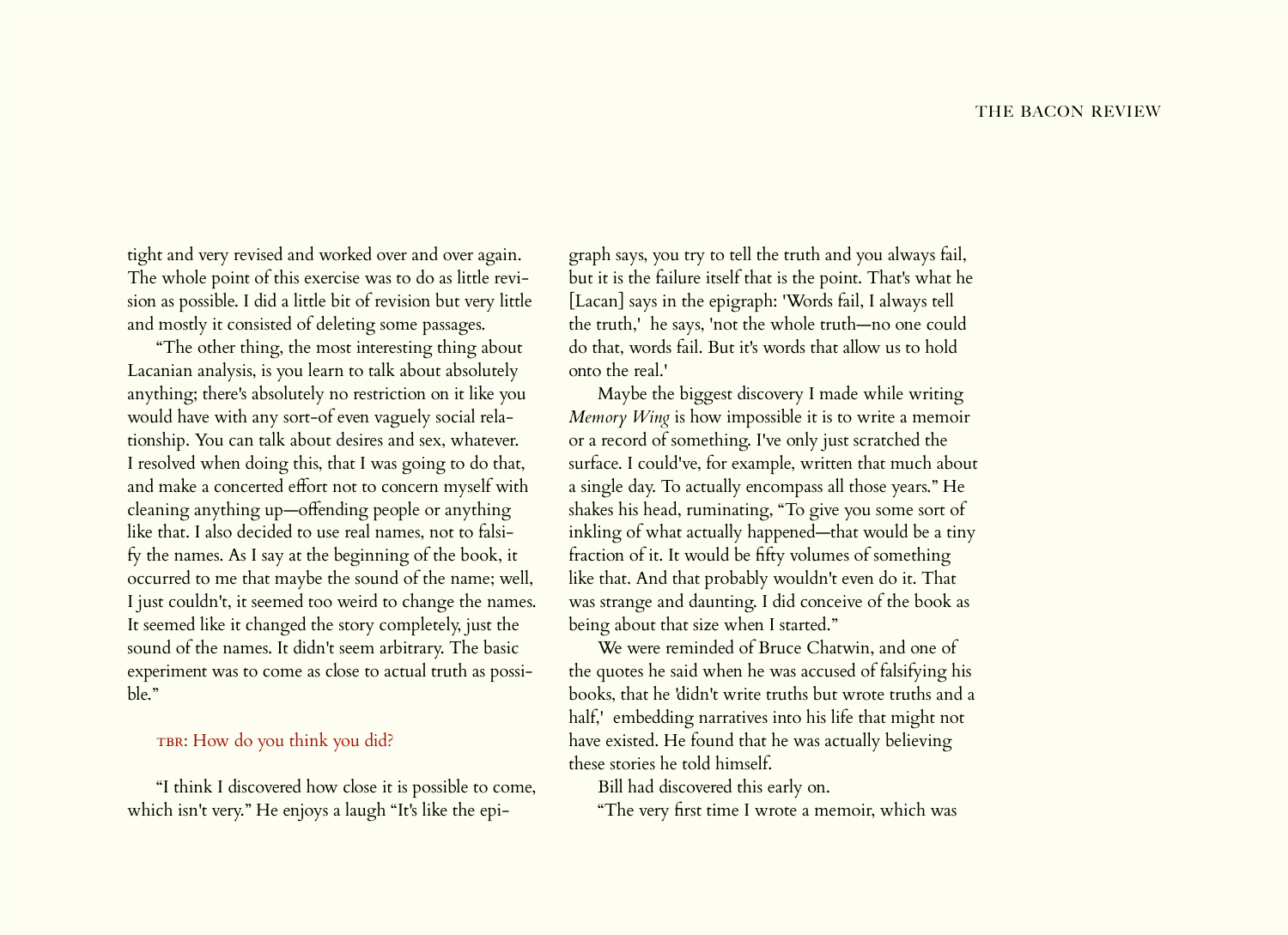just a little test piece, I simplified one little story in it by conflating two neighbors from my childhood. Some years after that, I visited Fayeteville again and drove by the corner where one of these houses was and I was surprised," he laughs, "to find out the reality: that it wasn't what I had made up, because I had so assimilated my own narrative of the situation. I had lost the reality.

"I actually oddly enough didn't worry about that that much in this book. I felt that was an early revelation and so I didn't. In a way, the point of this book is the narrative and not the actual. I actually gave up, and I know that sounds ironic that I gave up on actually trying to represent it while at the same time I was saying I was trying to stay as close to the truth as possible, but I just quit thinking about the difference. So I just described the memory. That's what the description is—the memory—but it's an accurate description of that.

"I'm sure there are lots of inaccurate things in there. There are a couple of people who are in the book who've sent me factual corrections. The Frank Stanford stuff—that I've heard the most about. I said that CD Wright and Ginny Stanford were a trio living together for awhile and I was corrected and found that was not true, but I did say 'if rumor can be believed' in the book.

"We like that kind of approach, as far as memory is

concerned. Maybe that's the best we can do when dealing with that subject, or, it's the most important thing that so much of our life is based on—what we remember—and that's more important than getting the details down.

"You're never going to escape from the thrall of the fantasy, so it's a kind of wallowing in it; that's what I was doing there."

TBR: As writers who don't publish much or who haven't, we find that one of the things that makes us most nervous about trying to approach things with real people's names is the reaction that the people whose real names those are are going to have. And that fear is probably … limiting. We read something once and it scared us into ever putting anything out there, that: 'Once a writer's been born into a family, the family's fucked.'

#### Bill laughs.

"There're all kinds of stories about this stuff and I think it's interesting, the whole debate that's going on right now, the whole fact check thing, what was that guys name, Dick Otto was it?—I just read an article by a fact checker about that issue and about that book. It's in the most recent Oxford American.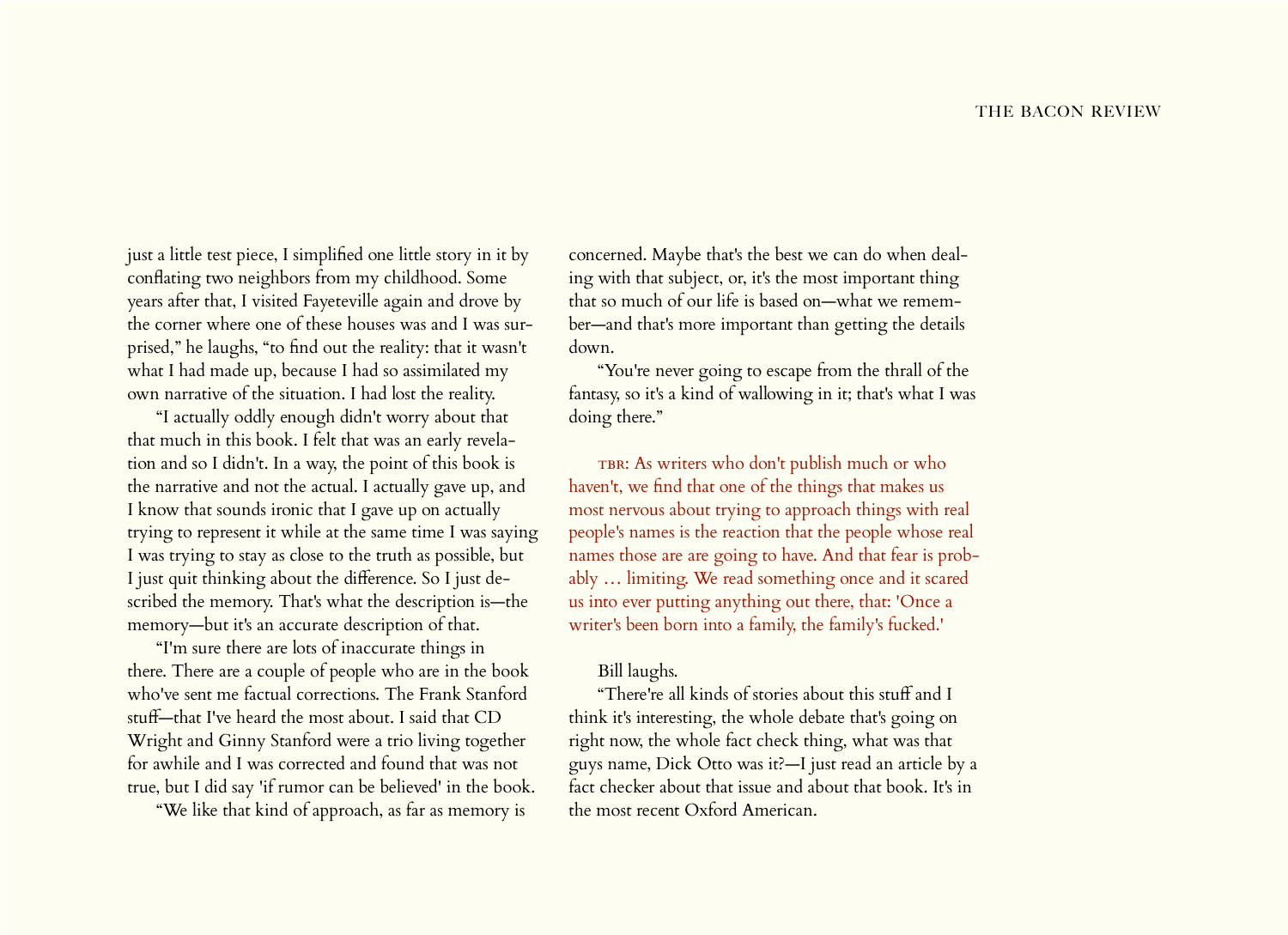This guy had to say that the whole thing was kindof a non-issue. That they were dealing with nothing. That it was a a blow-up publicizing of very insignificant issues. You're at the level at which I suppose one needs to check facts but it depends on what discourse you are in. You can check the facts in my book and they'll come up either true or false and either way I'm going to say 'Oh.. interesting.' I don't feel like I have any obligation to adhere to facts. What are facts after all—they're just a discursive convention. A fact is a particular kind of reality that is useful and acceptable in the social and political sphere. Facts are properly journalistic. If you wrote something about a friend and I don't know, you said, this friend got drunk one night and wanted to blow me or something, and then you published that and you have to deal with the fallout from the friend. I prefer to think about these things in terms of their overall social context. You say this in a social context and then you have to deal with the further social context of the friend. It's never neutral; you don't say something like that purely in the interest of truth. You say something like that and it is an act of aggression towards the friend and you deserve to be bitch-slapped, but by the friend, you know? It isn't really a devotion to truth. I don't know. It's a difficult and complicated question. You can say if you

wanted to have a healthy relationship with your friend then you should be able to talk about anything, but in point, in fact there are no healthy relationships—all relationships are unhealthy. The idea that you can have a healthy, honest, true relationship is pretty much illusory."

TBR: Thinking back on you saying 'being aggressive towards the friend'– you're putting something in front of somebody, it's pretty face-forward. Boom. *You said it, I said it, we both know it happened, but now everybody else knows it.* Dangerous of course, but at the same time it may be for personal health. Personal exploration. Addressing an issue as it stands, because if it is enough that you're going to write it down…It's not 'my dog shat on the sidewalk'—it's 'my friend tried to blow me while sitting in the hot tub,' which is like, okay, if you need to think about it out loud on a piece of paper that means its important enough, that you needed to acknowledge it.

After you've written it, where is the end of your journal and the start of your publish?

"Exactly. I don't have any answer to it, but it's an interesting question.

"I had another thing, and this just occurred to me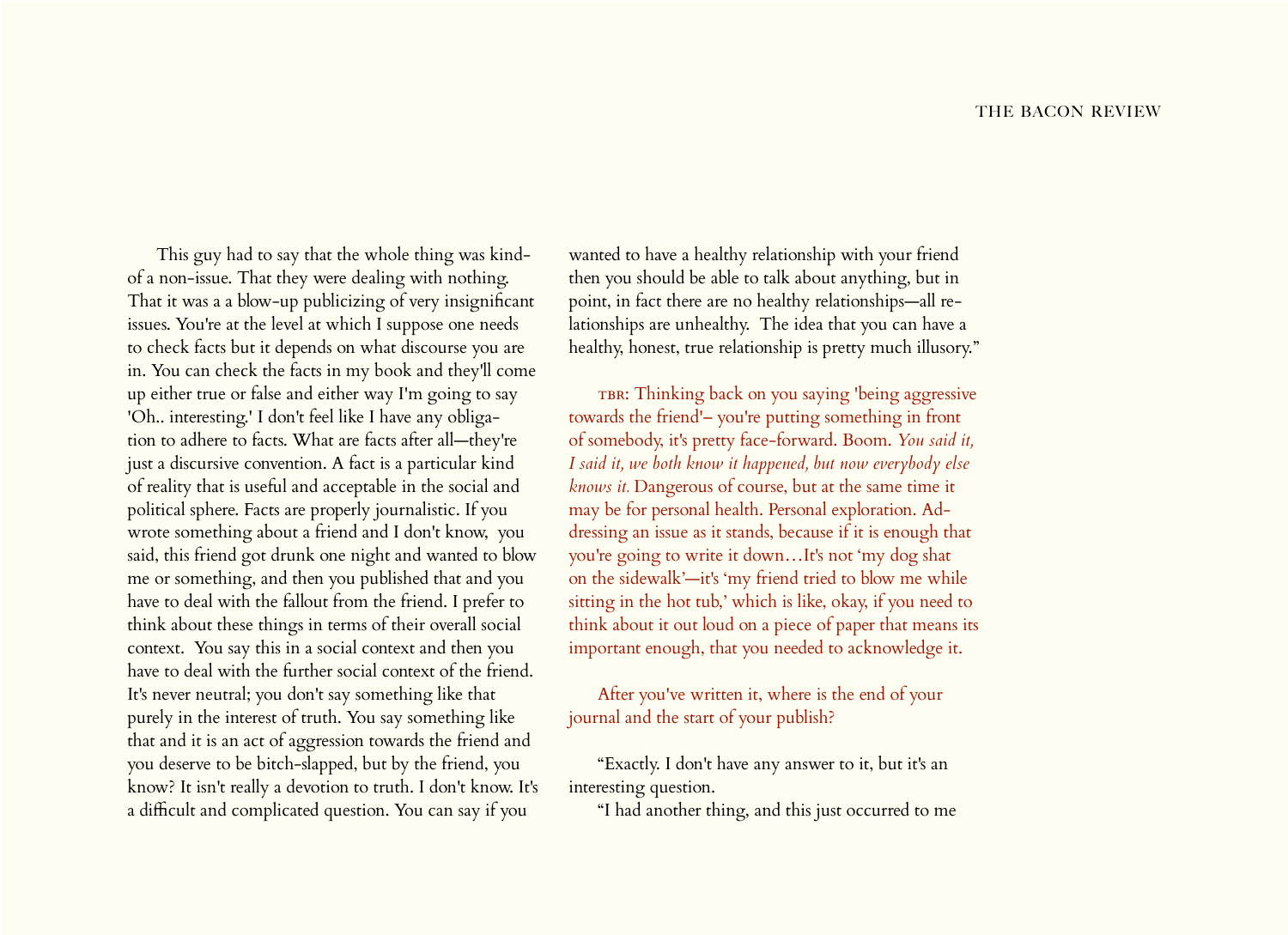the other day: we know the idea of poetry as a form of personal expression, that's an idea that has a history. I know there was a time when the writer had nothing to do with your internal quandaries and desires and things like that. If you were a writer, you wrote stuff and primarily not stuff about yourself.

"I think that's a notion, that to be a writer what you're doing is an internal exploration, I know this sounds ironic because were talking about my memoir but, I think it's kind-of weird that when you write you're doing this personal exploration. It's very complicated–what it means about the time we live in– and maybe it's a phase that will go away." He chuckles. "How would it be if we were as focused on externals as we are now on the internal?

"The Greeks, there's no such thing as a Greek memoir. That's one of the most interesting things about the Greeks is you can't find out anything about the writers.

"Certainly deliberately, with Socrates or Aristotle, all of these people, hidden behind these veils with a public appearance that's a quandary in itself.

"I don't think it's any more of a veil than our own veils of quasi-personal—we can call them fantasies as well as memoirs. It's just a historical shift that maybe comes with the genre. [Michel de] Montaigne maybe is one of the ones who began this sort-of thing. I find reading Montaigne—because, I had a kidney stone at the start of the summer (that is an experience that will truly gain your attention)—I heard somewhere that Montaigne has a great quote about kidney stones, and I went back and looked at some of his essays and indeed he was plagued with kidney stones. He had about one-a-month for most of his life, which is just a horrible fate. Indeed, he mentions them in almost every essay and it is almost always as an example of something. He's always writing about something politics or something outside himself but he'll throw in 'These trials in life are kind of like kidney stones, they turn your piss black and you may be writhing on the floor from the pain but you're stronger for it."

# TBR: Did you writhe?

"Oh yeah. It was the worst thing. Pretty incredible" It's easy to see Bill returning to the pain, the memory,

"The bad news was I was gonna live; that's how I felt, okay? That was the bad news, that it was just going to be 24-48 hours of this agony. I finally got to the hospital and they started shooting me up with Dilaudid,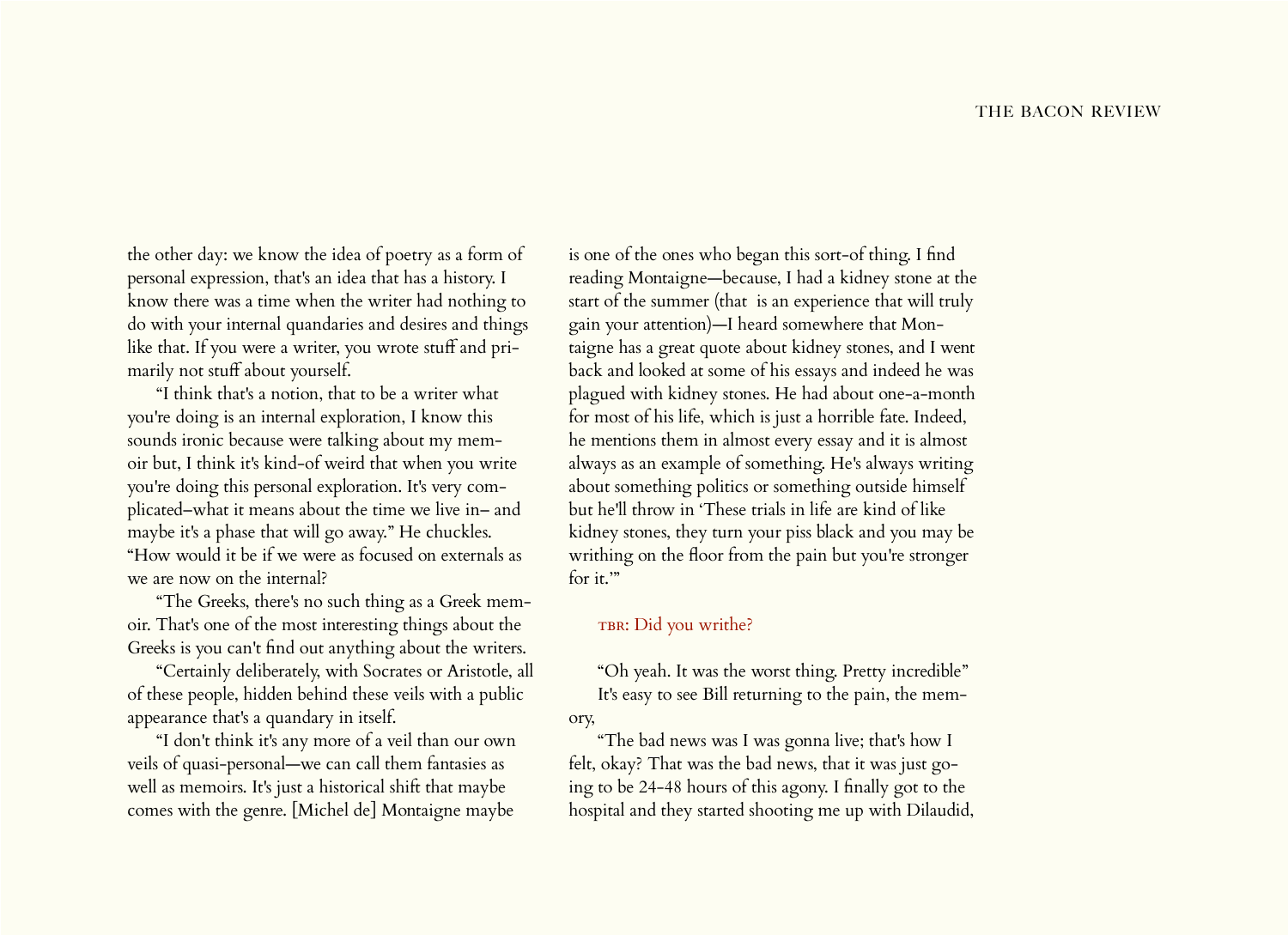they put me on Dilaudid every few hours for three days so I came out of it a drooling junky, but it was an interesting experience."

TBR: Time for you to write about politics and compare it to the black piss.

"Henri Michaux said, 'The fate of the Spanish armada is of no consequence to a man with a pen in his eye.'"

TBR: We're wondering if you could just explore a bit more that theme of the private vs. the public; where the gaze of the poet is. The Greek poets—those issues were universal in a classical or philosophical sense. The public would show up and listen to these performances, inspire fear and awe in the audience, and now it's taken, at least as a general trend, that poetry seems to be pretty academic and subjective and personal. We wonder if maybe you see any trend going back the other way—poetry as a public thing that can inspire group discussion, facilitate identity in a broader sense.

"I would like to see that, but I do think unfortunately that this notion of poetry as a private expression is the dominant mode right now. That this is what I see at poetry meetings. For example, I read at *100,000 Poets for Change*—a little thing here in New Orleans—a couple weeks ago, I actually wrote something just for that day and it was a political diatribe; it had nothing to do with me. But most of the people who got up basically apologized that they didn't have anything written really on topic so they read a love poem or a meditation about themselves.

"I thought it was interesting that, here's this movement, *100,000 Poets for Change* that Michael Rothenberg started and it's almost ironic—there are a hundred thousand poets who want change but I don't think there are a hundred thousand poets out there who know what kind of change they want. In other words, they're not politicized.

"It's a bad thing, really because it serves as a de-politicization of poetry. This is just the language the poets are complaining abou,t and it inferred a lot of their politics. You can look at movements like that as being exemplary of a rebellion against the neo-Romantic. I guess you could call it. Actually, not exactly Romantic, because the Romantics were truly political in their beliefs.

If you just want to contrast the personal and the political sides, I think both are going on. We just had this idea of the poet as someone who navel gazes and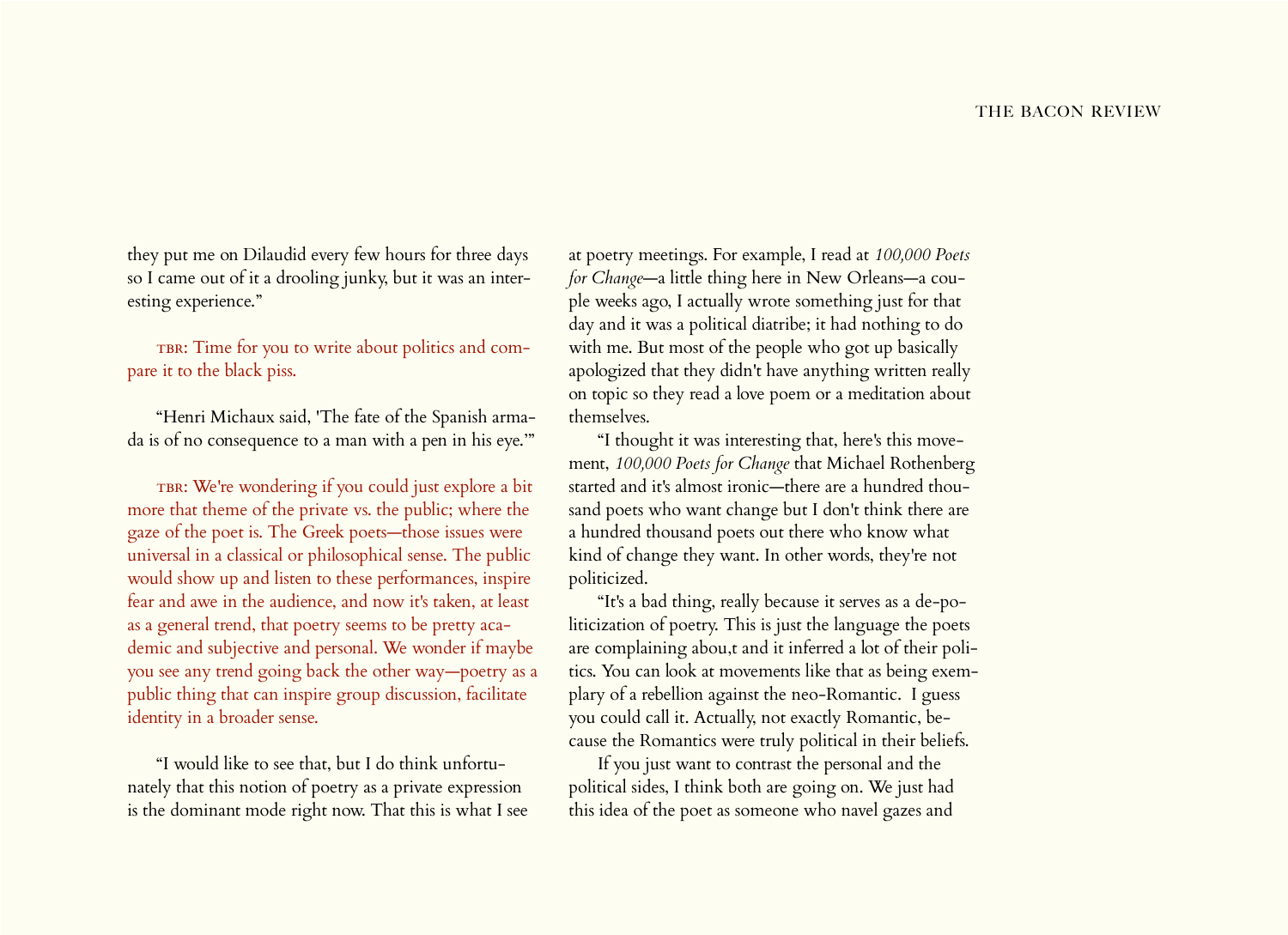thinks about himself and meditates on the fine points of feeling this or feeling that. I think it's unfortunate, okay, because you can contrast that with the notion of the poet as someone like Homer, whose job it was to historicize, to remember, to be the memory of the tribe. Or even, and this might sound ironic too, to a poet like Whitman, who felt it his job to commemorate, and to indeed historicize, to be a historical record of his time. I like the idea of the occasional poem. My students and a lot of people scoff at this idea as kind of an old and outdated notion, but I like the idea of poetry having a place in the culture, in the wider culture, and not just a poetry culture. So I read a poem about monetary reform. Or indeed, the Pat Robertson piece as an example of my political writing."

TBR: We still get emails from people who mention that piece.

Bill shifts around his house, walking and talking.

"Well, that comes out of a tradition, it's not like it's dead. It's a tradition that comes out of the Beats. That sort of thing is going on."

We mention slam poetry, then how it's difficult to find a balance between private insight for uniqueness

and politic for accessibility and identifiability.

"It's okay for poetry to be difficult and for you to have to work at it and maybe even have to do research to read it. In fact, I think we don't do that enough. There isn't enough difficult poetry out there right now. I'll send you this piece, see if you like it. It's being published in a political magazine called *Situations*. I was very happy with that; I'm very excited when my stuff gets published outside of pure poetry venues."

This is the piece he mentioned:

Wall Street Vegetables (originally published in Situations, Vol. 5, No.1)

ezra pound says that money should last no longer than the value it represents money used to buy land should last as long as the land money used to buy fruit should last as long as the fruit money used to buy meat should last as long as the meat when the meat or the fruit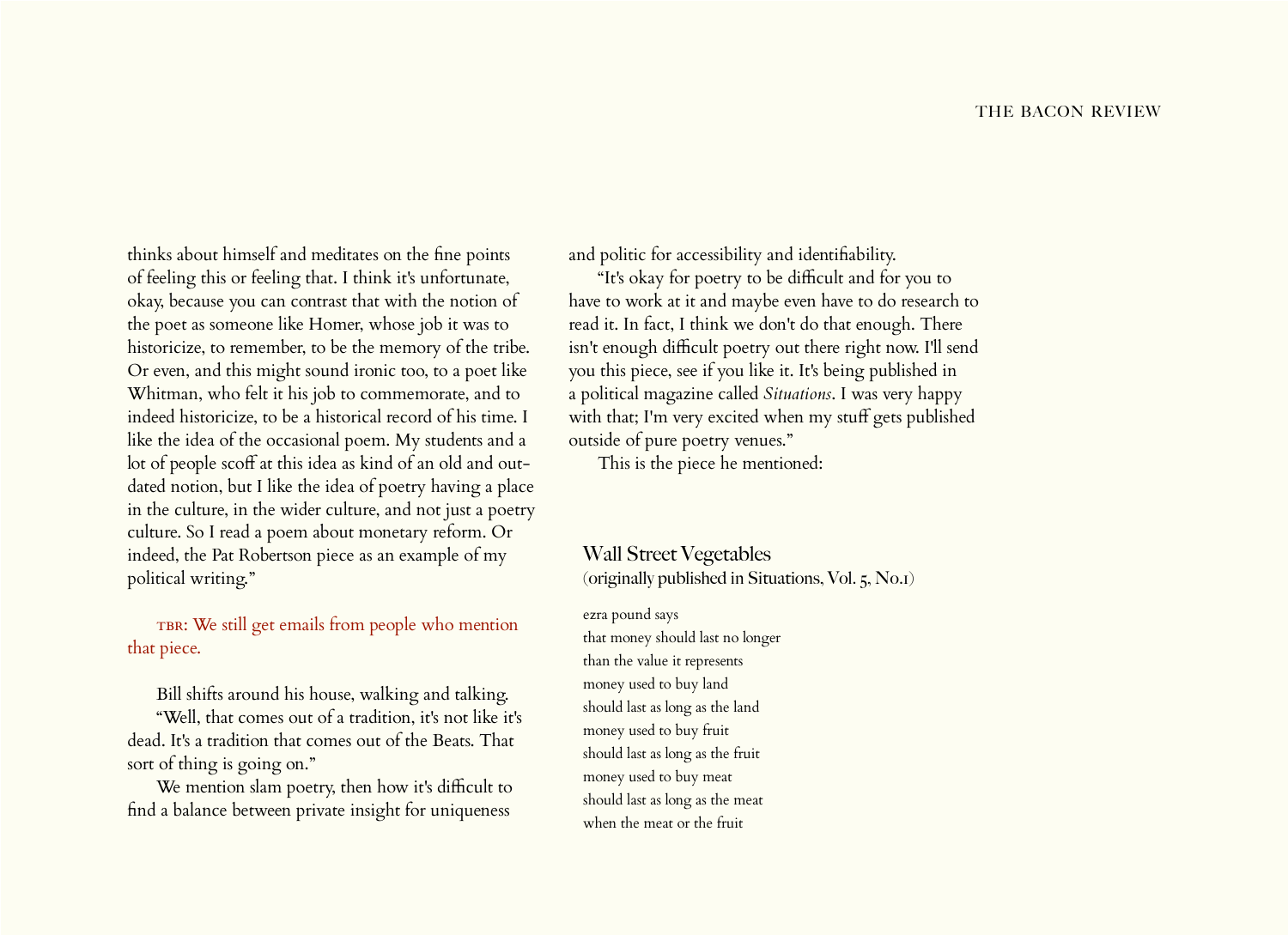#### THE BACON REVIEW

start to rot and stink the money that bought them should start to rot and stink too when that banana you forgot about liquifies and soaks into the ground under a cloud of flies the money you spent on it should putrefy in the grocer's pocket and when that meat you didn't need goes south with that katrina smell when it's eaten up with maggots the money you paid for it should be writhing in the butcher's wallet and stinking to high heaven and so you have to just wonder under ezra pound's system of monetary reform what exactly would a wall street banker smell like walking down fifth avenue walking down madison avenue cause if they smelled like what the money they were holding had paid for

that armani cologne wouldn't make a dent in the stench that ann taylor suit crisp and freshly pressed would sag in the fumes "what is that smell?" you'd say as you walked by smells like cordite like gunpowder smells like coal dust like a sick-ward like a cheap barroom stinks of broken dreams of puke and piss and watery beer smells like copper tailings washing down the river into your village smells like sweat like the closeness of bodies sleeping 6 to a bed or huddled in cells awaiting conscription or execution smells like death itself eau de battlefield that delicate essence of a field strewn with ten thousand bodies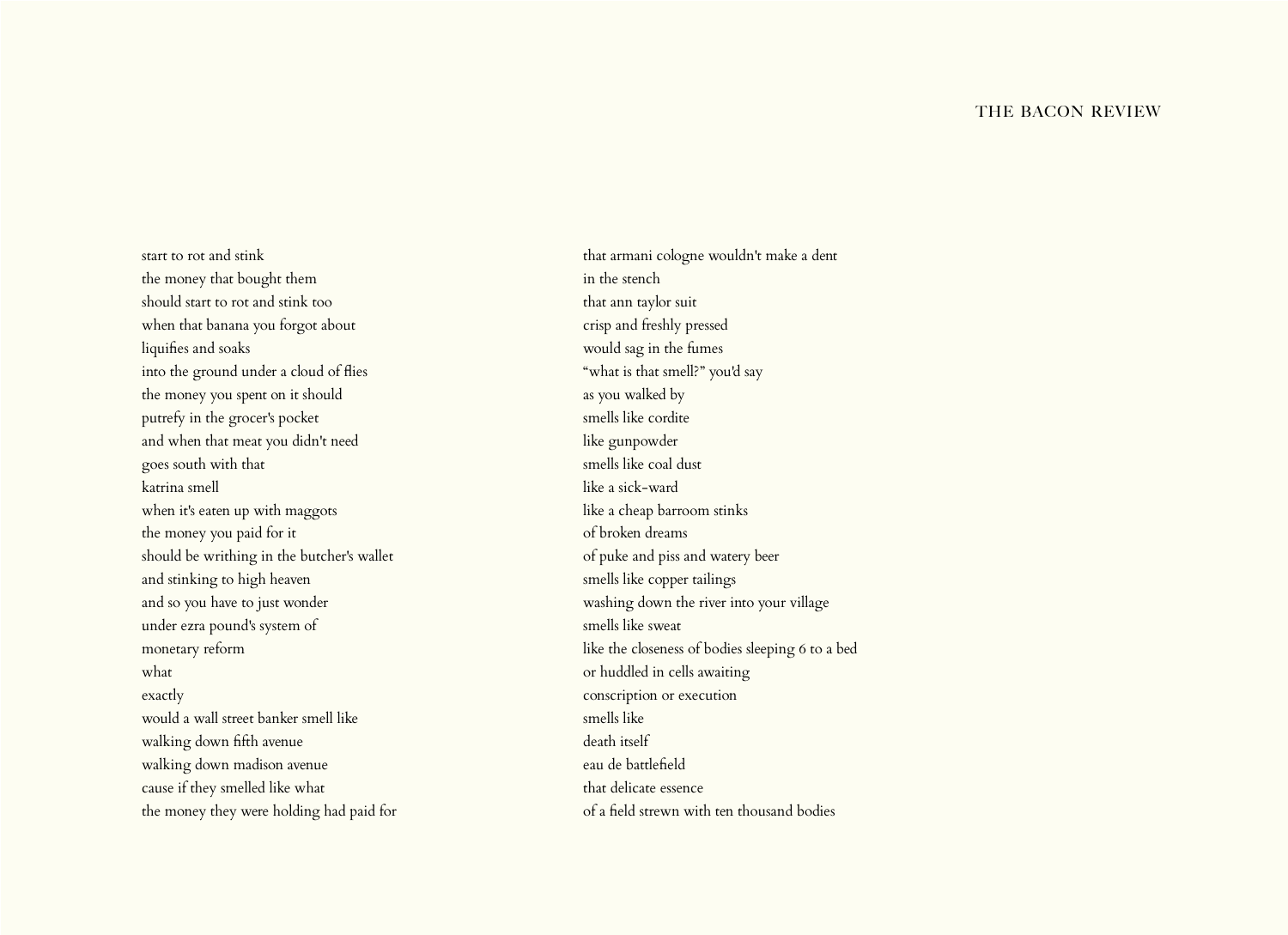ezra pound's monetary reform will never work because the last thing wall street wants the last thing people who make the money want is for their money to bear the trace of its making the stench of where it's been

TBR: How about the book you're shopping around right now?

#### He laughs.

"It is the most political thing I've ever written. Its kind-of a neo-picaresque and it's modeled after Voltaire's Candide, where each chapter is a little political cartoon. It's not garnering much interest in the fiction marketplace, I'll have to say, but I've been working it pretty hard. Nowadays I have to worry about actually making a living so I have to try to make a couple bucks from it, which is kind-of ironic considering the subject matter of the novel."

We mentioned our own difficulties in not under-

standing money's root function. Not what it does, but more how it works.

"One of the worst things about the current political situation is that people who work in finance don't know anything about it. And there's a whole lot of people out there in finance who have actually no knowledge of economics, or, if they do, that knowledge is nothing but practical; in other words, it's how to get rich. They don't sit down and think about the whole system and the possibilities of other systems. It's perfectly feasible to get a PhD in economics and never read Marx, or even consider the possibility that there's another system besides global capitalism. The whole polemic of the world situation simply goes unquestioned.

"I met this girl the other day who was a finance major working on a PhD in finance and she was dropping out because she happened to be a radical, and she was absolutely the only person in the program who had any interest in theoretical economics at all. Everybody else was simply concerned with how to maximize their position with clever ways of making money.

TBR: We always find it interesting in discussions that others haven't even considered another possible world —as you said— to the current structure, despite there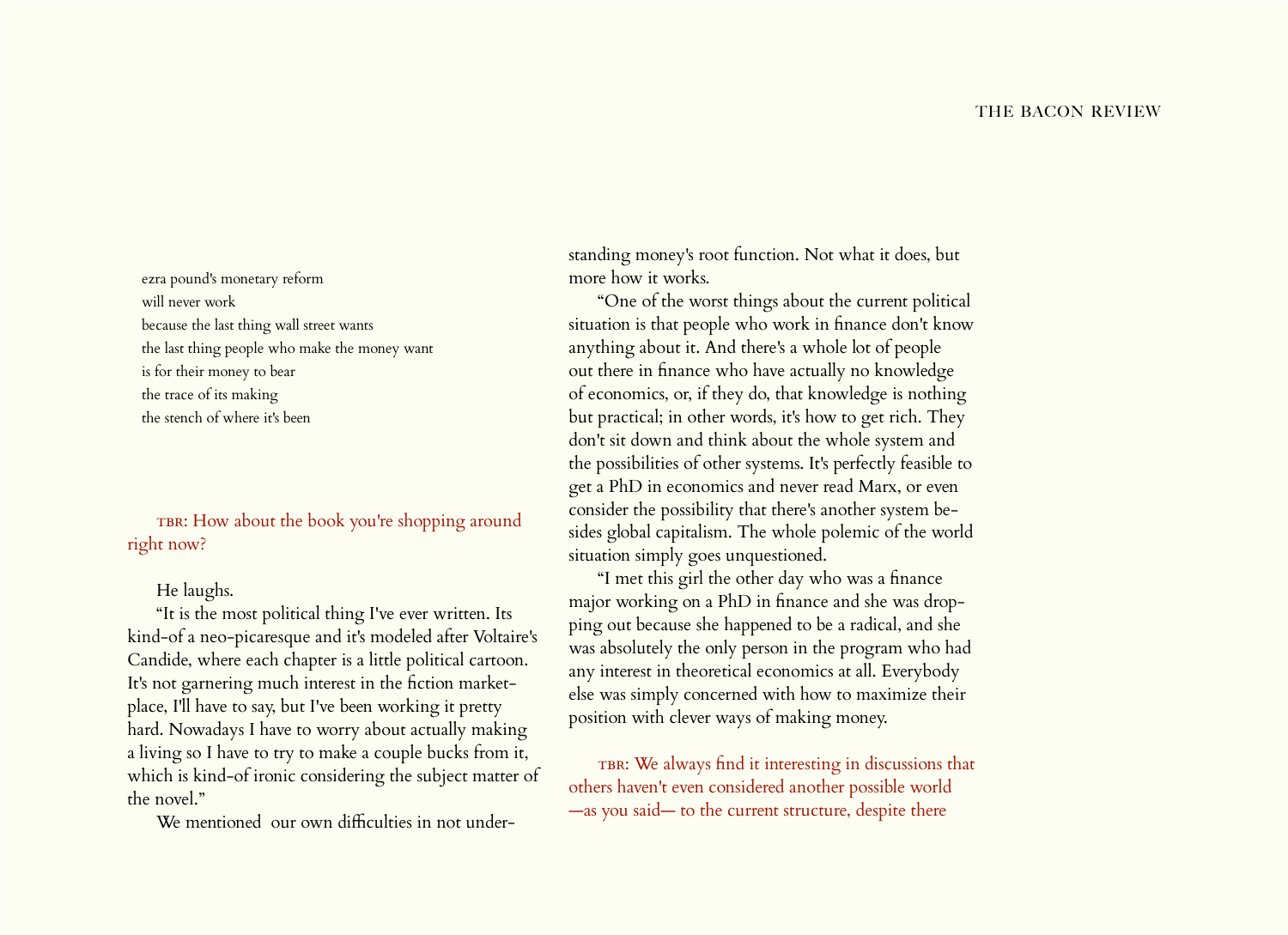being a pretty rich historical discussion of many different modes. It's like breaking a serious wall just to say this isn't the only way to do things.

We discussed Slavoj Zizek briefly, in reference to Lacan, then returned to econo-modes.

"Like a guy said to me once, and I can't remember the context, but he said, 'There's nothing you can do about that, that's capitalism.' And that's it, that it's this very base point of every conversation– that that is the one thing that would be inconceivable, that we live in a system that is not capitalism.

TBR: It's especially interesting to think about books and ideas, just so many changes in technology, and what is the consumer demand for poetry and for publication. What does that mean for the state of ideas? And what does that mean for places like UNO where it's political but also a fact about scholarly publishing? Unless you've got deep pockets, it's hard to get poetry subsidized.

"I have a couple of things to say about that. One is that I don't necessarily worry about that stuff. Dana Gioia wrote this book awhile back called *Can Poetry Matter* and I was looking at it and I was trying to ana-

lyze what it was about it that irritated me about it *so* so much and I realized that it was that the only criterion that he had for something mattering was performance in the marketplace.

"Maybe that's not really the only measure. I think it's hard to get poetry out there and get it read but that's not exactly the problem. If the poetry was more necessary, maybe it would be more read. If it were to step out of its own little sphere.

"Take the example of scholarly publishing. A lot of people complain about it and say it's just so specialized and only people in that field read the stuff but actually that's okay, no one complains about the discourses in nuclear physics or medicine or something like that being written only for an audience of experts. I think that poetry is kind of like that now. There is an audience of experts that we write for and that's sort-of okay.

"If you want something that's going to perform in the marketplace, then write something that'll do that. It is possible to write for a living, I know several people who do that. It's not what I want to do and so I'm not doing it."

TBR: What are the experts doing with the work that's being given to them? You've got your nuclear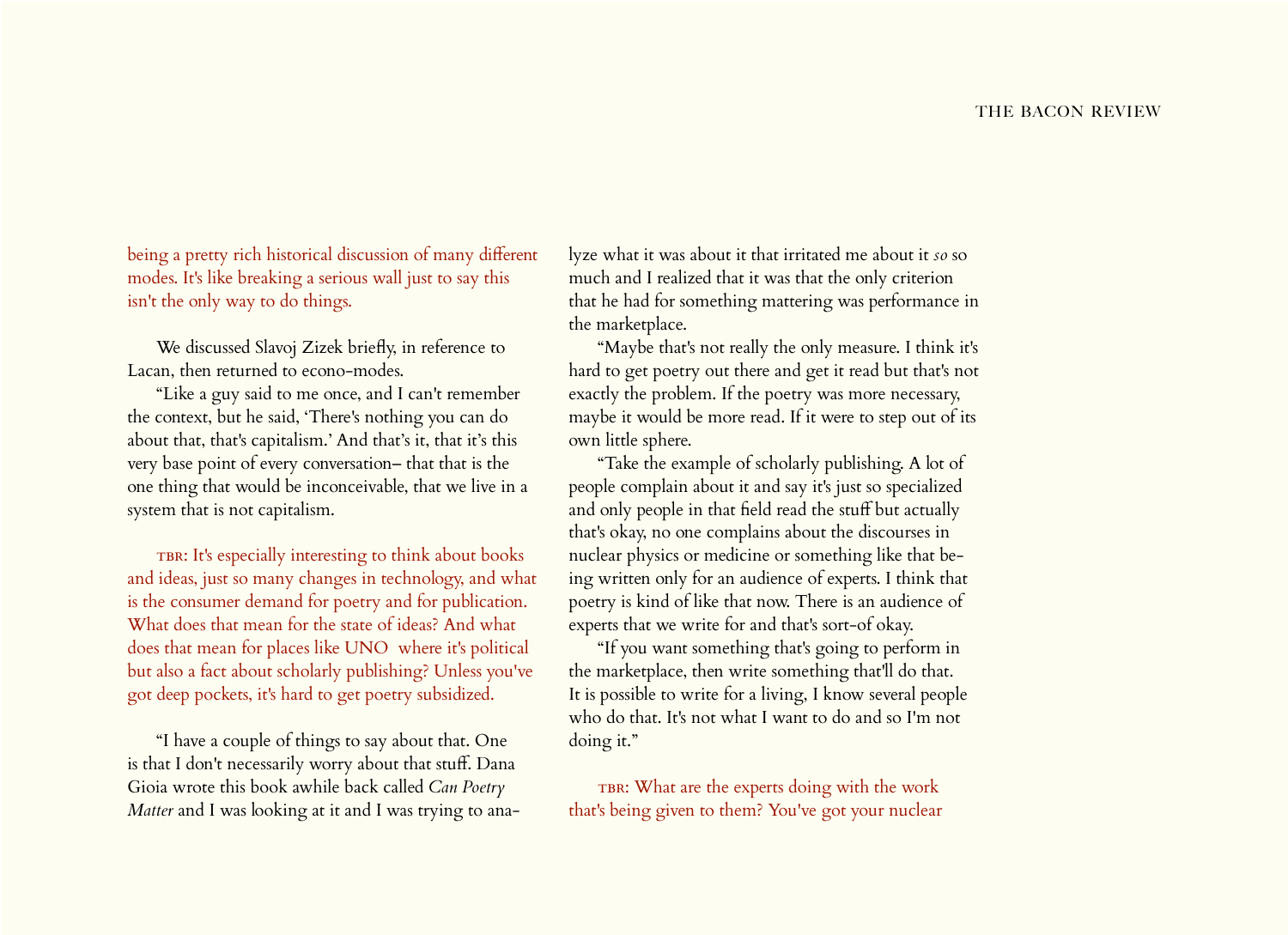physicist who, the papers are coming to them and then they're using that; if poetry comes to a poetry expert, are they: affecting zeitgeist? Are they advising leaders? Are they influencing culture?

"I think they're creating a complex discourse on the nature of truth. Maybe poetry works in the field of epistemology. Maybe that's what it is. I think when it's really most important that's what it's doing, but then poetry works in other discourses, that's why I like the fact that my poem is appearing in Situations, but it's not the only poem that's ever appeared in Situations. They do print poems now and then but they're poems with a political / sociological focus."

Bill goes wandering again, somewhere close to outside, maybe his patio.

"Discourses are never discreet. I think we worry about how small the audience is for poetry that maybe, in a way, is a distraction from the real issue."

He lies down on the couch.

"I'm just wandering around with complete abandon here. I just hope I don't wander into the bathroom and take a shit or something fun. I keep forgetting that you can see me."

 $TBR:$  We think it's rich where these domains can combine and clash and maybe even push boundaries a bit, you know? What can poets say about politics, about sociology or economy, in a way that might offer a new insight or new voice for people who aren't talking about these things? We like to see things getting out and crossing boundaries like that, if for anything but the friction.

Thinking about words being sold, or maybe more about the Homer example you gave earlier: here's a man who's depicting a history or describing something for the future, rather than for the people who are in it now. Poetry has somehow, through its lack of immediate market value some sort-of longer lasting and more 'back-end' value that may never present itself in the life of the poet today. And maybe that's not necessarily a bad thing—if, as you suggest, a focus on an audience size and a focus on a value might be a distraction, that one may not be writing everything one can or not trying to get out what one needs to get out and are instead more focused on the publish or the presentation.

That's not really a question.